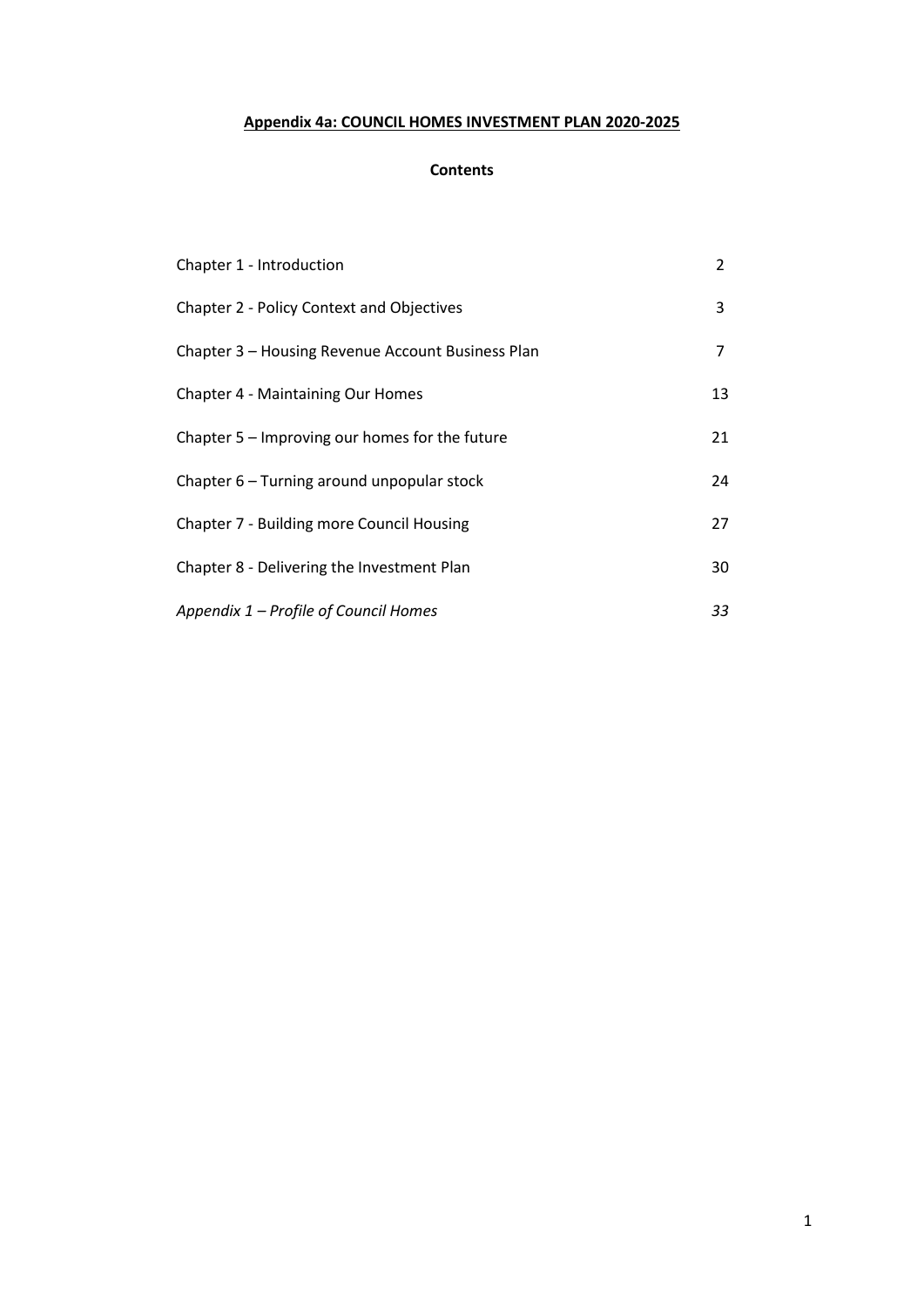#### **Chapter 1 - Introduction**

This Council Homes Investment Plan (CHIP) sets out how Blackpool Council, working with Blackpool Coastal Housing (BCH), will invest in Council homes in Blackpool over the next 5 years to March 2025. This includes investment in existing Council homes to maintain them at the Decent Homes Standard and further improve energy efficiency, together with plans to build and acquire new Council homes. This is the first time since the major investment in the Decent Homes Programme (2008-15) that we have publicly set out medium term plans for investment in Council housing, reflecting the new opportunity presented by the removal of Government borrowing restrictions in late 2018.

It is 100 years since the Addison Act kick started the widespread building of Council housing in Britain. The then Minister for Health recognised the fundamental importance of decent quality housing to a person's health and wellbeing. The Act at that time was a direct reaction to the poor quality housing provision within the private rented sector and aimed to provide quality and affordable accommodation to the troops returning from the First World War and their families.

Council housing continues to have a very important role to play today. Most people on low incomes in Blackpool live in the growing private rented sector but standards of property condition and management are often poor, there is little security of tenure, and many households struggle to afford the rent. We want Council homes to be homes that residents are proud of and to provide the benefits of a secure and affordable home to as many local people as possible.

The Plan starts by looking at the role that Council housing plays in Blackpool, and the current position of the business plan for Council housing – our Housing Revenue Account. We're planning to be ambitious in using the financial resources available to us to provide quality affordable homes for local residents but at the same time acting responsibly to ensure that we can continue to fund investment in Council housing over the long term.

This new Plan sets out how the Council and BCH will over the next 5 years:

- Build 300 new Council homes, including the 75 currently on site at Troutbeck Crescent, and new homes at Grange Park
- Acquire 250 existing homes that best meet local needs, refurbish them, and let them as Council homes
- Continue to improve efficiency in the maintenance of Council homes, and ensure that safety and the Decent Homes Standard are maintained
- Invest in improving external environments on Council housing estates
- Develop a new Carbon Management Plan and invest to improve energy efficiency in Council homes in support of the Council's commitment to be carbon neutral by 2030.

The development and acquisition of 550 homes over the next 5 years by the Council working with Blackpool Coastal Housing will be in addition to acquisitions and refurbishments by Blackpool Housing Company, so that at least 1,000 high quality homes will be brought into the ownership of the Council and its companies over the next 5 years.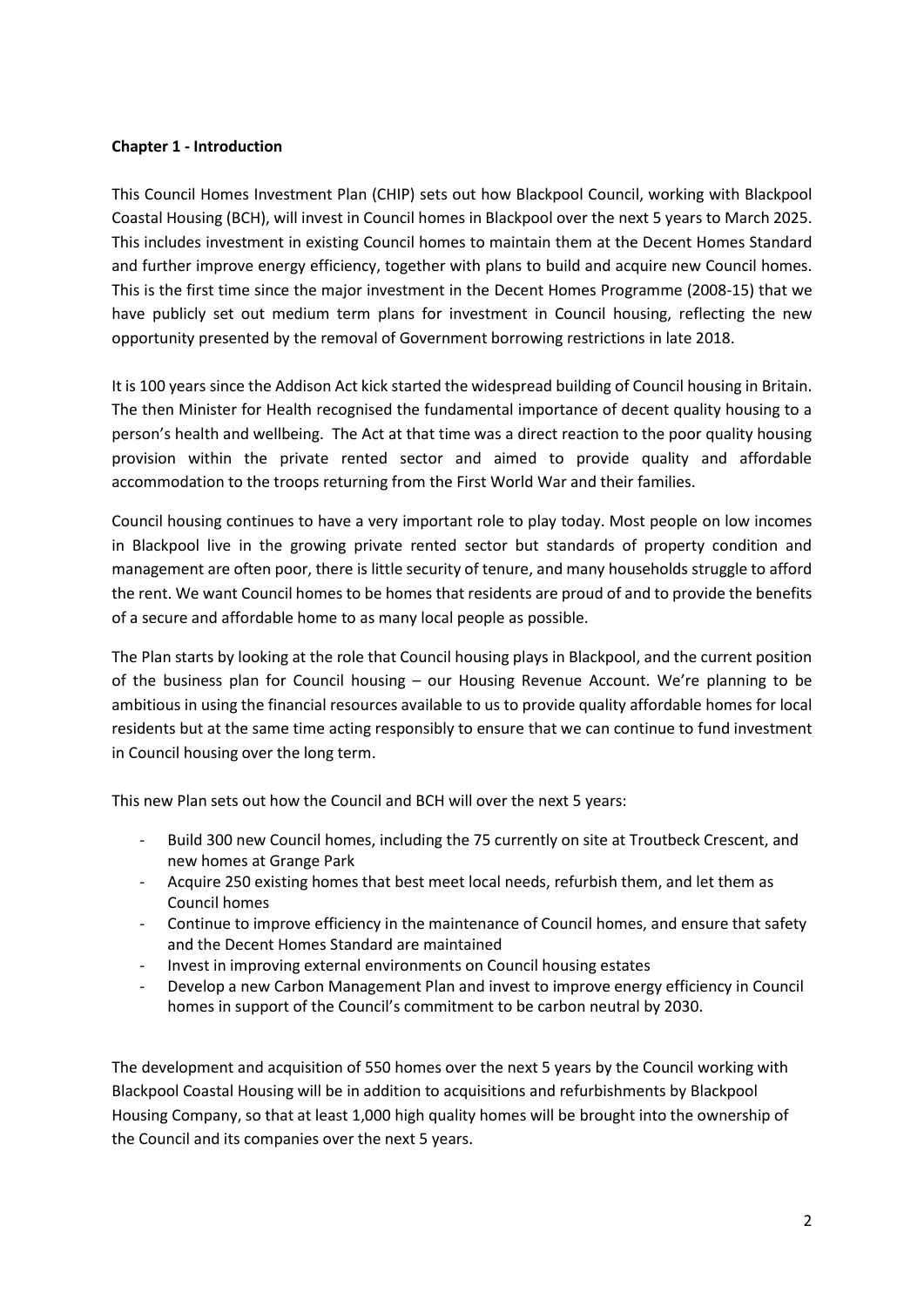#### **Chapter 2 - Policy Context and Objectives**

#### National Context

The tragedy at Grenfell Tower in June 2017 has led to a renewed focus by central Government on how Council housing is managed and how decisions are made about investment in the housing stock. A "New Deal for Social Housing" Green Paper published in August 2018 sought to change attitudes towards Council homes, and later in 2018 Government announced that borrowing restrictions would be lifted so that a new generation of Council housing could help contribute to the supply of much needed new affordable homes.

It hasn't always been like that. For a generation from the 1980s onwards, successive Governments were reluctant to allow investment in building new Council homes, and oversaw a sell off of much of the Council housing stock through the Right to Buy. There was also encouragement to transfer Council homes to housing associations to enable sufficient investment in the existing stock.

The Decent Homes programme (from 2008 in Blackpool) did, however, allow for a significant injection of funding to improve the existing housing stock. Blackpool Council homes benefitted from £60 million of investment over the following few years, delivered by Blackpool Coastal Housing who were set up as an Arms-Length Management Organisation.

In 2012, Council housing in each local authority area became "self-financing", so that investment was less directly controlled by Government but each local authority had to balance its own books. But Government remained reluctant to allow investment in new Council homes; grant funding for new homes looked to promote owner occupation through Shared Ownership rather than homes for rent, and the Right to Buy of Council housing was further boosted with bigger discounts and lower qualifying periods.

A direct consequence of Grenfell Tower has been a review of fire safety in tall buildings. In Blackpool, we no longer have tower blocks and our stock is relatively low risk, so there are unlikely to be many direct requirements for investment to address building defects. But there will be changes to Building Regulations, and the Regulator of Social Housing is likely to have increased powers to ensure that Council housing is kept safe. The basic standards required in social housing are also likely to be reviewed, and there is likely to be an expectation of a greater role for tenants in investment decisions.

Another key development nationally is the growing emphasis on carbon reduction. While Government has slashed the resources available for retrofitting improved insulation and heating systems, it is likely that new gas boilers will be banned from new homes from 2025, and Government is consulting on upgrading Part L of the Building Regulations so that carbon emissions from new homes are 30% lower. While there are currently no explicit requirements to upgrade existing homes, they are likely to come over the next few years.

The removal of the borrowing cap from late 2018 removes a restriction on the total amount of outstanding debt so that Councils can borrow to invest in more homes as long as rents can cover the costs of repayment. This change in Government policy offers significant opportunities to Blackpool Council in developing new homes within the town, and in buying existing homes within existing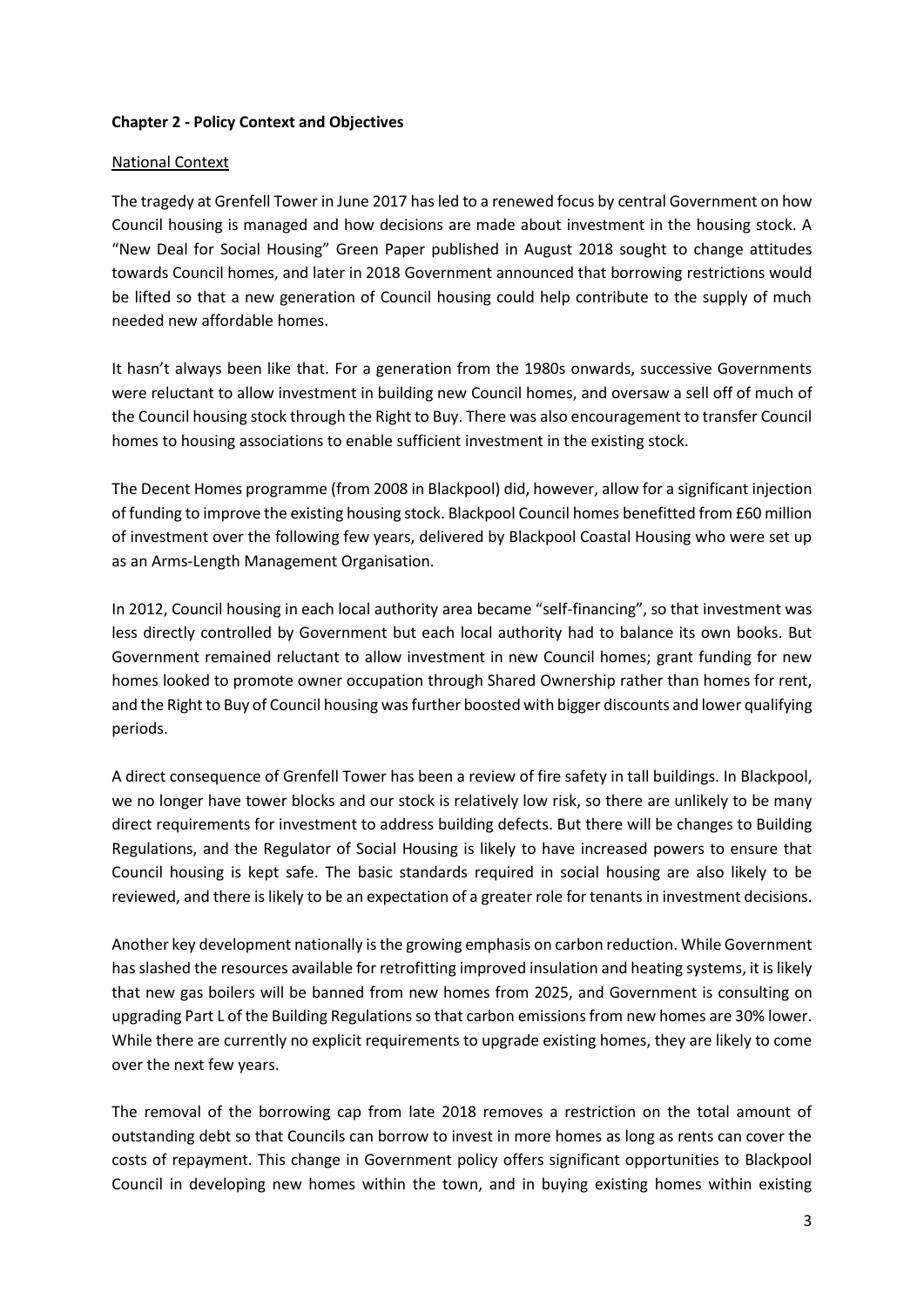Council housing estates (buying up former Right to Buy accommodation) and beyond (for example, taking homes from the private rented sector). But there are still threats to new investment from the Right to Buy and a lack of certainty on the future availability of grant funding for new affordable homes. There is a general lack of clarity on national UK housing policy following the December 2019 general election, but locally we will continue to do whatever we can to meet local needs.

### Local Context

The existing stock of social housing in Blackpool is small, at around 7,000 homes - 10% of all homes in Blackpool compared with the national average of 17% of all homes. 4,700 of these social homes are Council homes. Blackpool Council's re-development programmes since 2012 have addressed major issues like the tower blocks at Queens Park and replaced them with much better quality housing, but have resulted in a net loss in the number of Council homes.

Right to Buy further depletes the Council housing stock although applications have been suppressed by few people having secure employment to purchase even at highly discounted rates, and levels of sales have remained at less than 20 each year. Most of the homes sold under the Right to Buy in Blackpool have subsequently been sold into the private rented sector. Those homes sold under the Right to Buy can't be replaced as most of the receipts have to go back to central Government.

Current social housing falls well short of demand. The turnover of existing social housing has reduced significantly over the last few years so that only around 650 social rented homes become available in Blackpool each year compared with around 1,000 a year a few years ago. It is positive that tenants want to stay for longer, but this trend further reduces the opportunity for new tenants. The housing register receives around 3,500 applications each year in Blackpool from people who would like to find a social rented home, but most of these stay in the private rented sector because there are nowhere near enough social rented homes to satisfy this demand.

Blackpool's Housing Strategy 2018 sets out the ambitions for improving housing across the town. Social housing, and Council housing in particular, has a critical role to play while residents struggle to access good quality housing in other tenures. While homes in Blackpool's large private rented sector are accessible to benefits claimants, they are often of poor quality and don't offer the same security of tenure as Council housing. For working people on low incomes, private rents can be expensive, so that it is hard to make ends meet. It is cheaper to buy a home outright in Blackpool than to rent, but low incomes and insecure employment make it difficult to raise a deposit and satisfy the conditions of mortgage lenders. There are also gaps in the kinds of homes that are available in the private rented sector, with an over-emphasis on small flats and a lack of good quality accommodation for families and people with limited mobility.

There are broadly three groups of people who benefit most from Council housing and who we give priority to when we allocate homes:

- People in housing need whose current housing (or lack of housing if they are homeless) is inadequate and they quickly need to find somewhere else to live

- Workers on low incomes who are looking for lower cost housing that they can afford and that gives their families security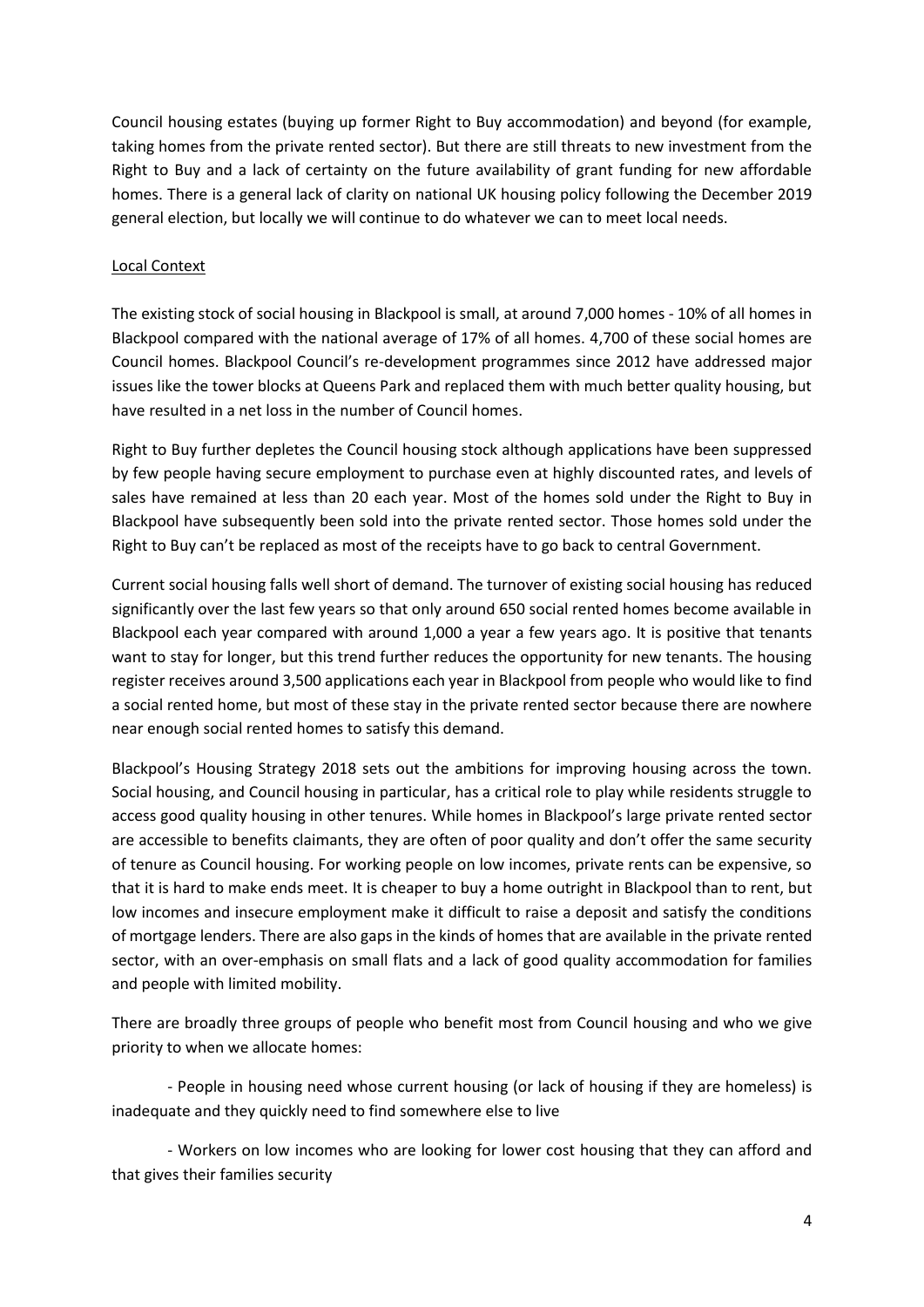- People with long term illness or disabilities or who are becoming frail with age, and need homes that are secure, physically accessible, and may come with support

These groups are not mutually exclusive, but the numbers in each group in Blackpool far exceed the availability of social housing. For example, 30% of all households (around 20,000) in Blackpool receive help with their housing costs through Housing Benefit or Universal Credit. 20% of working age households in Blackpool - nearly 9,000 - have no-one in work, and this is double the national average. Of this 20%, two thirds are long term sick and receiving disability related benefits. The 13% of working households who receive disability benefits is the highest proportion in the country.

While most older households are owner occupiers, there are growing numbers of older people who need support and could benefit from the right offer of sheltered housing in the social rented sector. There will also be more older people living in the private rented sector in future as the prevalence of private renting has grown and the large cohort of middle aged renters reaches retirement age.

Blackpool Council's Affordability Study 2019 sets out that despite relatively low house prices, it is challenging for many households to access home ownership in Blackpool given the fragility and low pay of employment within the town. Individuals find it difficult to build up deposits big enough to enable them to secure a mortgage or have poor credit histories.

In order of priority, the greatest needs for new affordable rented housing are:

- 2 and 3 bedroom family houses
- Bungalows and housing adapted for people with limited mobility
- 4 bedroom houses for large families
- 1 bedroom flats

The balance of new homes in any one location should complement the existing local supply and ensure that the local neighbourhood provides a full and balanced mix of house types and tenures.

### Recent Investment in Council housing

The Decent Homes programme invested in bringing existing Council homes up to the Decent Homes standard. But there were some homes that were unpopular and would have needed disproportionate investment to make them fit for the future. This included the tower blocks at Queens Park that were dominated by single person accommodation and added to the transience typical of the private rented sector in the town. The Council also took new opportunities to access Homes England capital grant funding from 2011 onwards, starting a new programme of Council house building, the re-development of unpopular stock, and some conversions of small flats to houses to address a lack of family housing. This programme has included:

- 40 new 2 4 bedroom Council houses at Grange Park, and at Bispham garage sites completed in 2011.
- The conversion of flats to houses at Caton Grove and Mansfield Road, Layton, conversions of flats to houses around Horsebridge Road, and de-conversions of flats back into family houses at St John's and Haweside completed in 2014/15.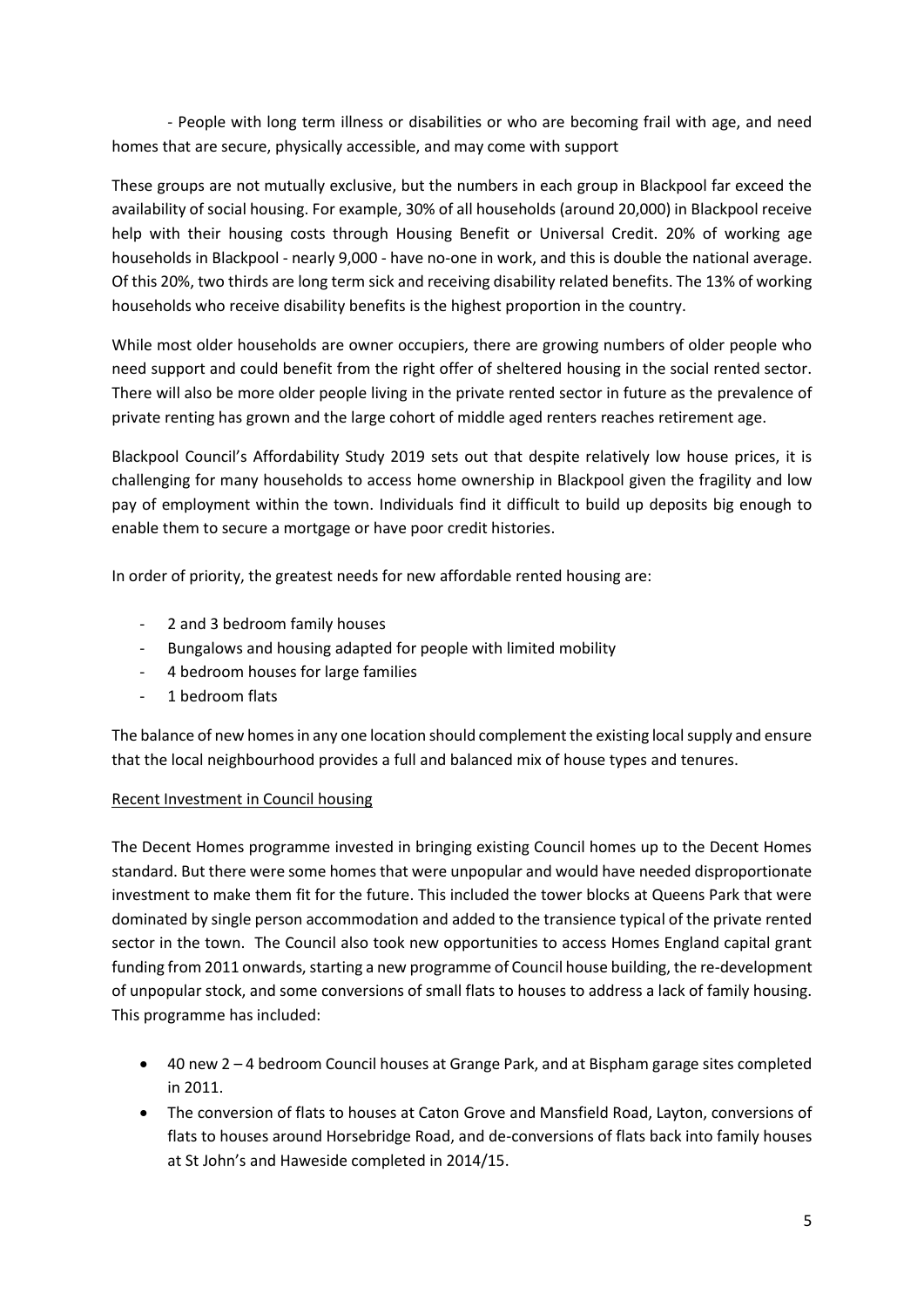- Re-development of the whole of the Queens Park estate containing 487 flats and maisonettes in 5 tower blocks and associated low rise flats, and replacement with 191 exceptional quality family housing and high quality flats between 2013 and 2018.
- New flats for people with learning disabilities, and family housing at Hoyle House, Grange Park, completed in 2019.
- Re-development of 81 flats and bedsits at Troutbeck Crescent, Mereside. This has recently started on site and will create 75 new homes.

## Condition of Council housing

Blackpool Council's housing stock is generally sound, safe, and meets the Decent Homes standard. It is almost entirely traditionally constructed, and low rise, so relatively simple to maintain. However, much of it was built post-War between 1945 and the 1970s so needs on-going re-investment. Our approach to asset management has been to ensure compliance through planned investment programmes that address issues before properties fall out of the decency standard. Regular checking and testing of the stock takes place to ensure safety and compliance with regulatory requirements and to mitigate risks. We also ensure that structural issues with the stock are picked up early, giving time to consider options for the future of the stock before it becomes urgent.

Council housing in Blackpool, as in many cities and towns struggles with reputation; much of the stock is of a standard design and highly recognisable as Council housing. There has been a programme of improving the external facades of buildings and environmental improvements. In areas where this approach has been taken, they have proved popular and increased the demand for the accommodation. This Plan aims to build on this work. Capital investment will complement work with partner agencies to support community development activities, increasing community resilience and cohesion and increase the popularity of Council estates.

### **Priorities for Capital Investment over the next 5 years**

- To continue to maintain the Council's housing stock to the Decent Homes Standard.
- To continue to develop schemes to improve the external façade and environments of Council estates to improve the aesthetic appeal of the stock.
- To identify Council housing stock which is failing from both a structural and/or financial perspective and develop approaches to address this to improve the quality overall housing supply in the town.
- To develop approaches and explore new technologies to reduce the carbon footprint of Council housing and encourage a similar approach in the private sector.
- To expand the Council's housing stock through new housing developments and acquisitions.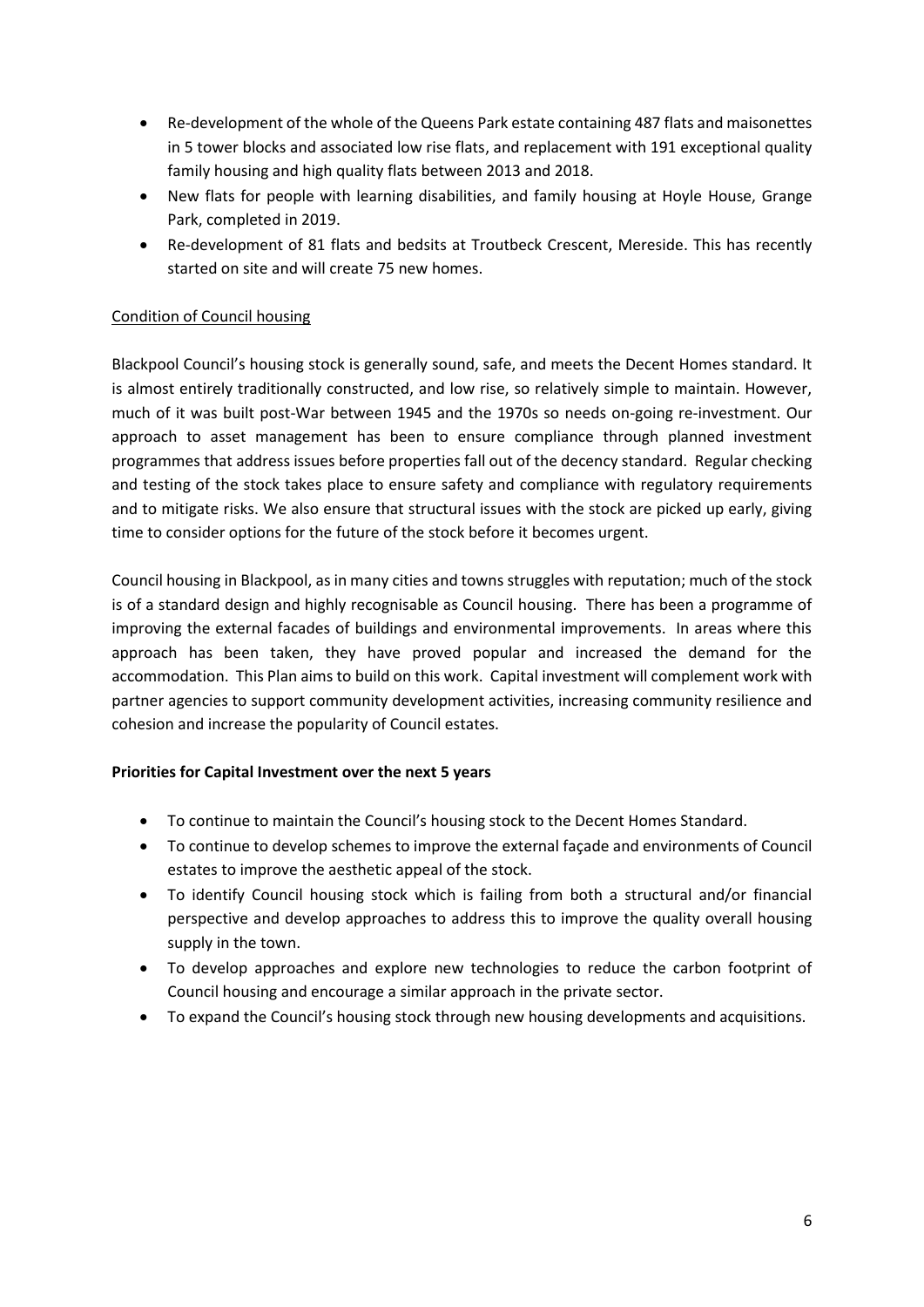#### **Chapter 3 – Housing Revenue Account Business Plan**

#### *Overview*

The Housing Revenue Account (HRA) is the income generated and expenditure incurred in providing Council homes. Income comes from rents and service charges from Council homes and expenditure has to cover management and repair costs as well as paying off any capital investment, including borrowing to build new homes. The HRA is a ring fenced account within Blackpool Council, meaning that it is entirely separate from the Council's main budget (the General Fund) that pays for other Council services. In simple terms rents cannot be used to subsidise Council Tax charges, and vice-versa.

Income and expenditure has to balance over time, and the funds available for investment in improving Council homes or building new Council homes are dependent on rent levels, how well rent is collected, and how efficiently day to day management and maintenance services are run. There wasn't such a direct link before 2012 when there was a subsidy system in place controlled by central Government. But now the Council's Housing Revenue Account needs to meet its expenditure commitments in the medium to long-term (repairs, housing services and planned maintenance / enhancement) from its income (primarily rents and service charges).

The principle of self-financing is that each Council has the autonomy to make its own decisions about rent levels and the services it offers, subject to complying with Government directions on maximum rent increases. In Blackpool, there is an annual HRA budget setting process that runs parallel to the General Fund budget setting. Each year, the Council sets the changes to rents and service charges, and the amount to be paid out to BCH for management and day to day maintenance of Council housing. At the same time, the Council agrees a capital budget for Council housing that includes both major expenditure on existing homes and the amount to be invested in new Council housing developments.

Government has intervened in rent setting for Council housing (and all other social housing) quite significantly over the last four years, requiring that the total of all rents was reduced by 1% each year from 2016/17 to 2019/20. From April 2020, a new policy will apply which will allow Councils to increase rents by a maximum of the Consumer Price Index (currently 1.7%) plus 1%.

#### *Current Position of the 30 year HRA business plan*

The forced reduction in rents in each of the last 4 years has had a significant impact but Blackpool Council's HRA Business Plan remains in a healthy position. The graph below shows that without any further investment in new homes, HRA balances would be projected to rise over the next five years. It is planned that HRA balances will not be allowed to rise to the levels shown in the graph below but are kept below £10million over the next 5 years as surpluses are used to help fund additional investment in Council homes rather than building up reserves.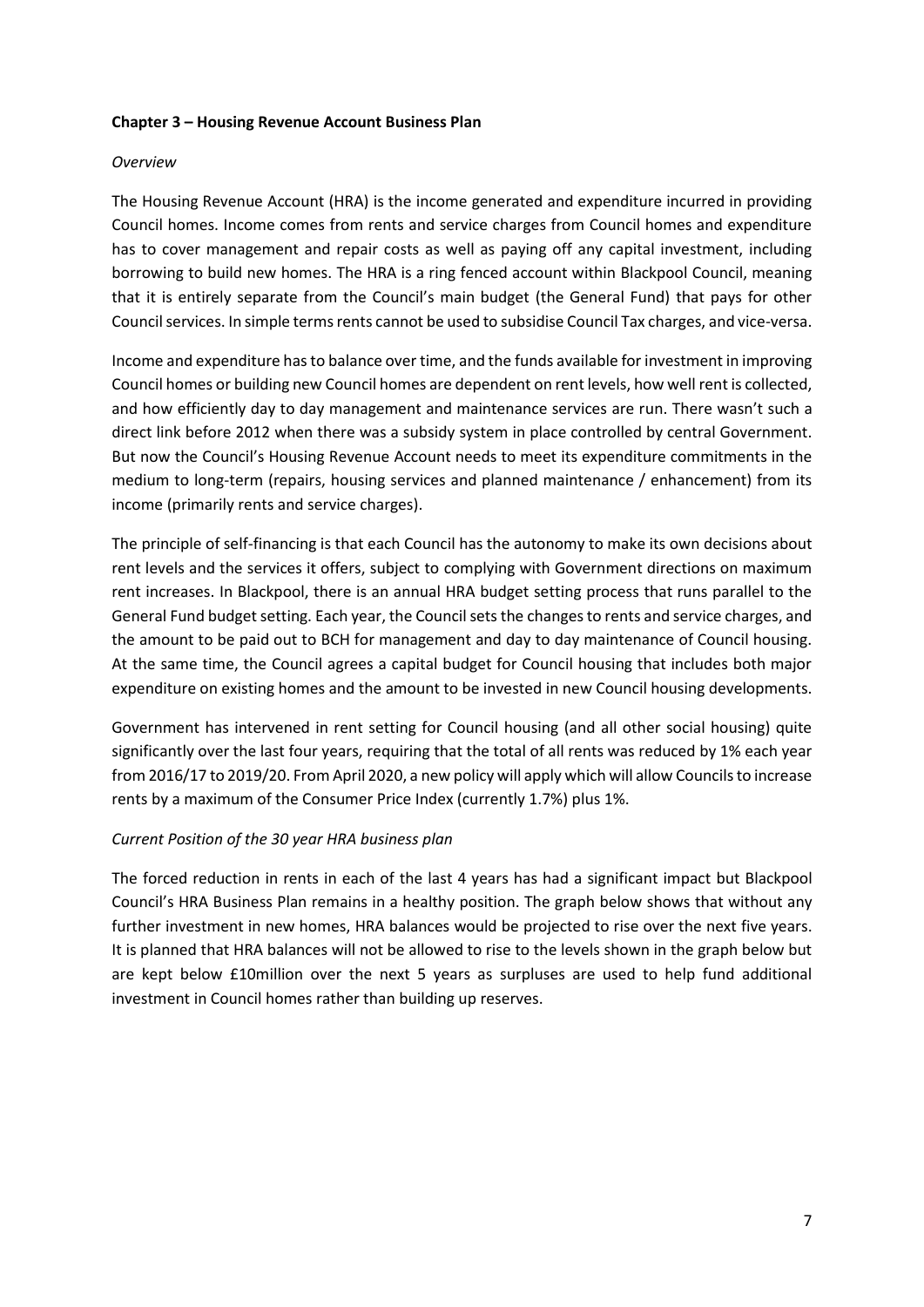

The black line on the chart below shows that total debt remains low at £11 million, and without investment in more new homes it is projected to get even lower. Blackpool Council's HRA was one of the few to have debt cancelled on self-financing in 2012 rather than pay money to the Government, and as a result we currently have very low levels of debt compared with other HRAs. The chart also shows in the red line the level of the debt cap (around £35 million) that was imposed by Government until late 2018, and the purple line shows the new planned maximum debt at £60 million that will enable the delivery of the new homes planned in this Council Homes Investment Plan over the next 5 years.

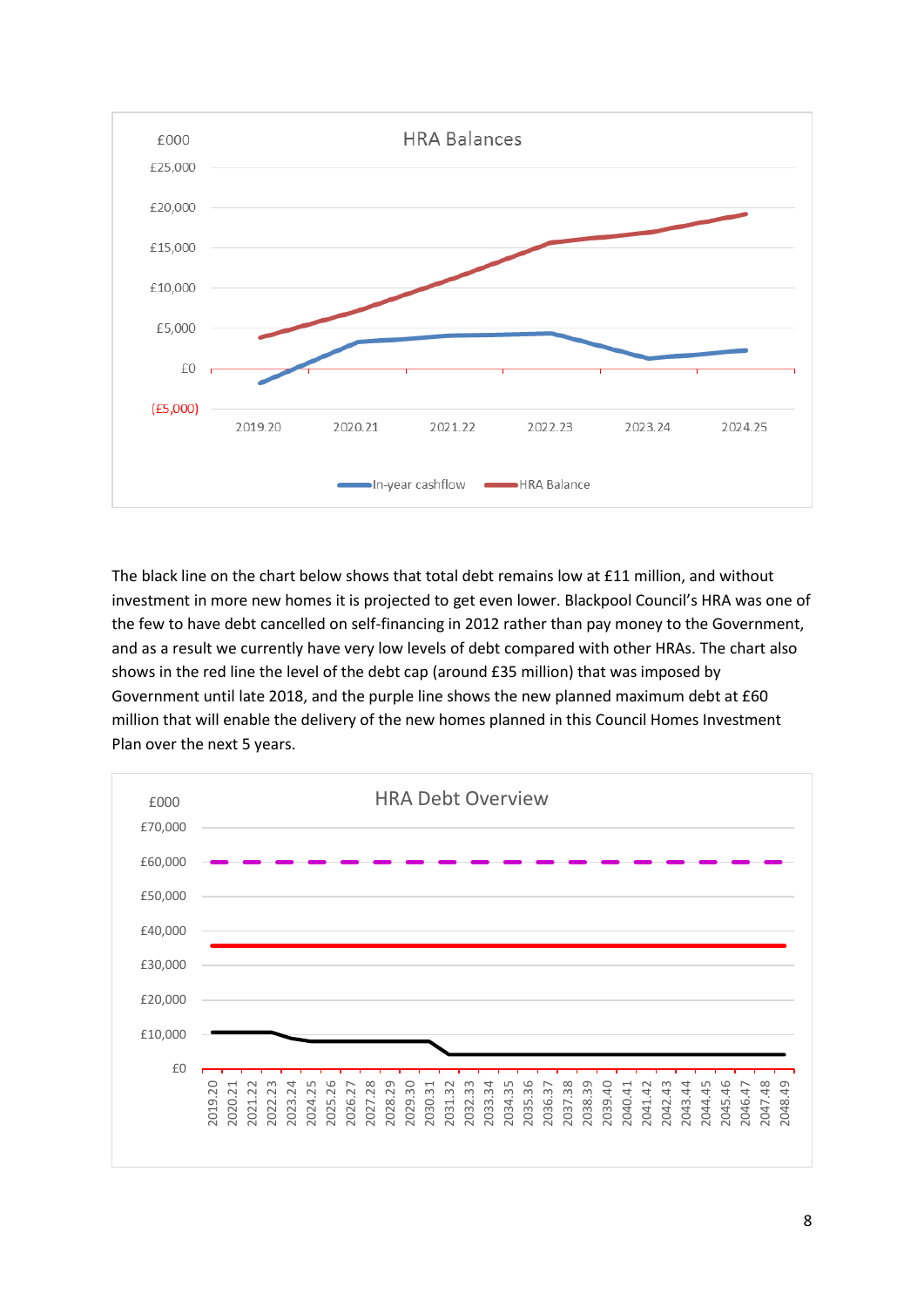The most important elements of HRA expenditure that drive the business plan are:

- Costs of management and day to day repairs and servicing  $-$  this cost which is paid by the Council as a fee to BCH is currently running at approximately £9.8m per annum, around half of which pays for management and half for repairs. The service has been restructured to increase efficiency and compares well with other authorities' costs.
- Future planned and cyclical maintenance in existing homes. This is a key driver of the expenditure side of the business plan. The underlying capital expenditure on existing homes is currently around £3.5 million per annum. Major "catch up" Investment through the Decent Homes programme has led to less capital investment being needed currently, but larger 'spikes' in expenditure are expected to be required in future years as building components wear out and need to be replaced, in particular 2037-40 (£42.8m in three years). Nonetheless, projected expenditure to maintain existing homes will broadly be met entirely from income from rents over the lifetime of the 30 year business plan. The planned capital programme for investment in existing homes is as shown below:



Investment in new homes. While it is costly to build new homes, and increases the amount of outstanding debt, it should not lead to a worse financial position in the long term providing the future rents for the new homes are sufficient to cover the costs of borrowing and future management and maintenance.

#### *Maintaining a viable business plan*

All Council HRAs must demonstrate that they are sustainable for a period of at least 30 years into the future. The 30 year business plan models expected future expenditure against expected future income. Any rent reductions mean that income will be lower than anticipated for the life of the business plan because income will shift to a lower starting point. Income is also threatened if not all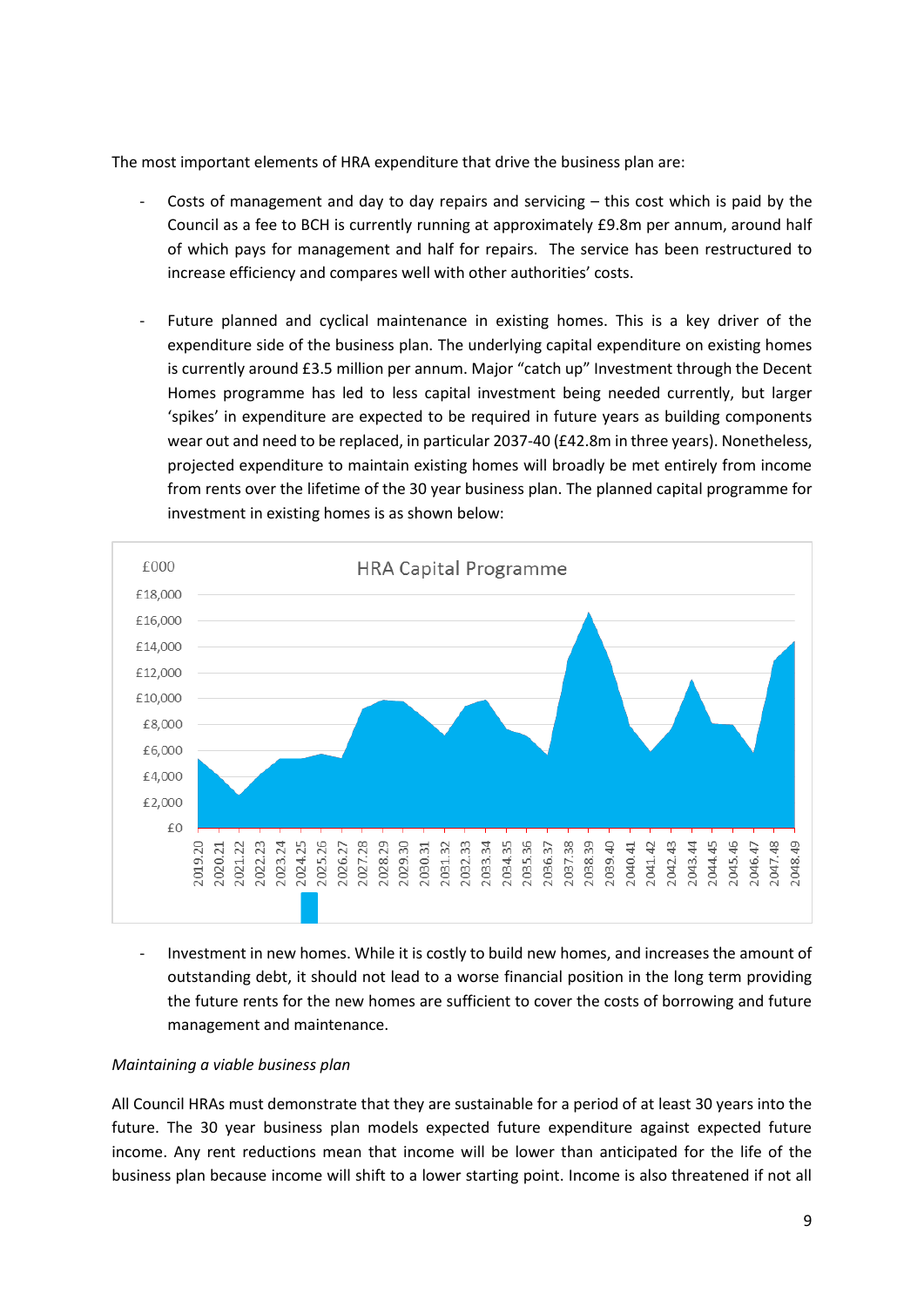rent is collected (for example, if Universal Credit makes it harder for tenants to pay) or if homes are not quickly re-let when they become empty.

The key financial indicators which will be kept under review are:

*1.* Total level of debt - We plan that total debt will not exceed 50% of the stock valuation (currently £60 million on a £120 million valuation). The current baseline (2019/20) is total debt of £11 million

Until recently there was a debt cap centrally determined for each HRA, and the HRA could not exceed this level of debt at any point during the 30 year projections. While this enabled sufficient investment in existing homes it limited the borrowing that would be required for a major programme of new homes. While the Council can now theoretically borrow at whatever level it wishes as long as it can demonstrate that it is able to meet ongoing debt obligations, in practice, it would be risky to have unlimited debt of hundreds of millions of pounds. It is prudent to link the total level of debt to the value of the housing stock and annual rental income.

To kick start redevelopment following the ending of the debt cap and mandatory rent reductions the Council plans to pay interest only on new developments and not pay down the capital sum. This would be problematic if there were high levels of Right to Buy (RTB) sales, but RTB numbers have remained at less than 20 p.a in Blackpool and so do not present a significant risk to the programme. Nonetheless, borrowing needs to be carefully managed and debt levels ultimately need to remain fully affordable.

2. HRA balances – We plan to keep HRA balances within a range between  $£1$  million and  $£10$ million, compared with £5.7 million currently

Some levels of reserves are appropriate to cope with potential unforeseen events. It is also important however that reserves are not excessive, as in effect this carries an opportunity cost in terms of potential investment that is foregone.

3. Interest cover – We plan that the interest cover ratio will not be less than 2.5, compared with 5 currently and a current national average of 1.93

With the removal of the debt cap, interest cover becomes more relevant. This is conventionally measured as turnover less operating costs divided by interest costs. It is a measure of ability to service debt costs in the future. As borrowing levels have been artificially suppressed by the HRA debt cap most Councils currently have relatively high interest cover ratios, and Blackpool especially so, but care is required to ensure that the ratio of income to debt servicing costs does not become too low.

4. BCH management fee – We plan that the cost of managing and providing responsive maintenance to Council homes will remain at the current level of an average of £2,090 a year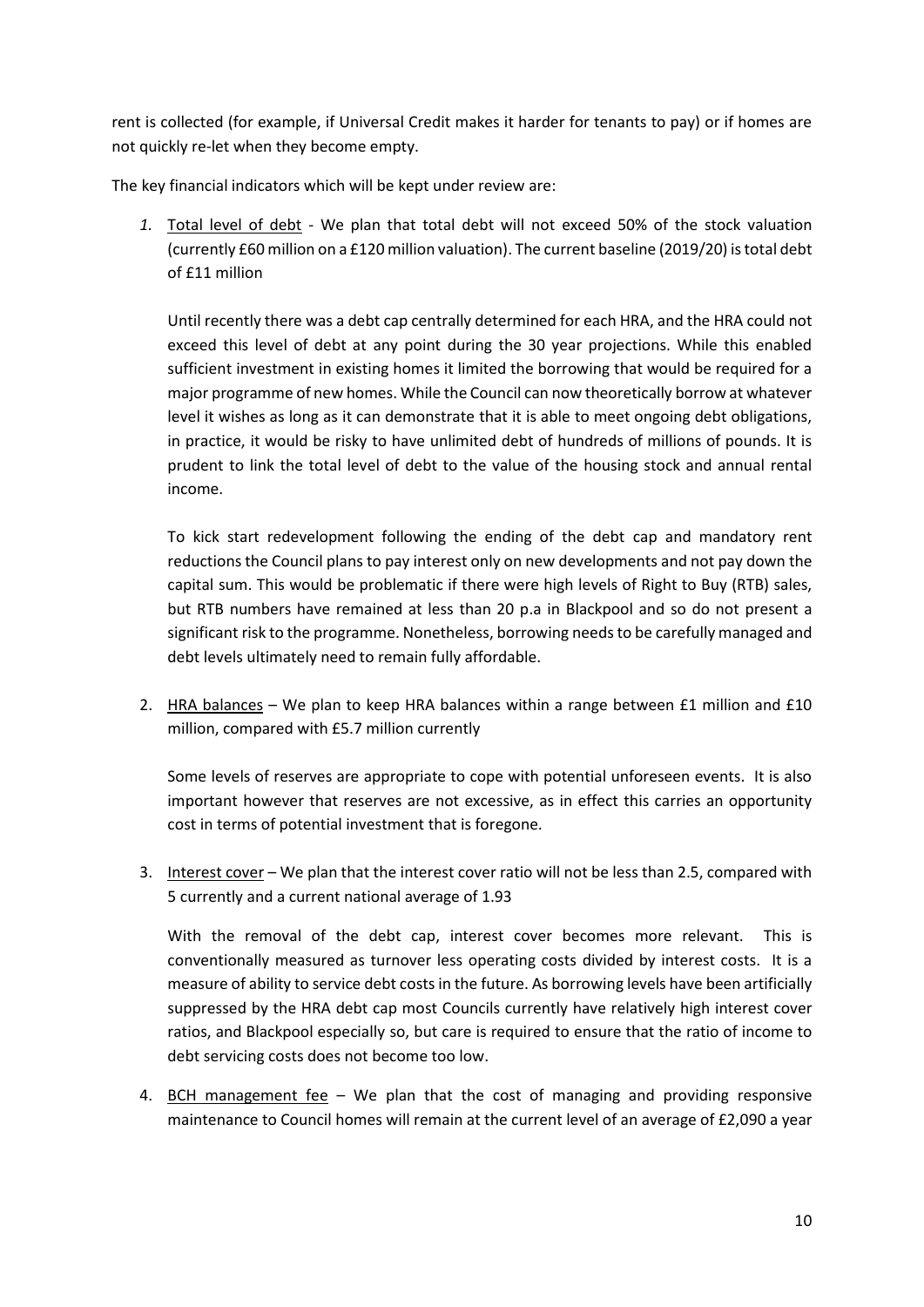Blackpool Coastal Housing manages the Council's housing stock on its behalf. The level of the annual management fee is a broad measure of the efficiency of the wholly owned company in managing Council homes day to day, particularly when taken in conjunction with key performance indicators on repairs, housing management and overall customer satisfaction.

### 5. Development appraisal

All new HRA development schemes need to be financially viable, as otherwise they are a drain on the wider HRA. We will ensure that comprehensive development appraisals are completed before committing to each new development scheme, and that over a whole development programme there is a positive net present value over 30 years. Rent levels are a key part of this and the more stable and long term rent policy is the more certainty there can be in effectively assessing the viability of new schemes.

6. Rent collection – We plan that Current Tenant Arrears will be no more than 2% and rent collection will be at least 99.5%

There will always be some rent, service charges, and recharges that cannot be collected from tenants and leaseholders, but maximising collection enables full resources to be available for investment in Council homes.

Sensitivity analysis is undertaken regularly and will continue to be undertaken to ensure that the HRA business plan remains robust as the economic and regulatory environment changes, but the key drivers for the viability of the Housing Revenue Account are the levels of rental income (rents charged and collection rates) and the capital programme.

### *New development scheme viability*

All proposed new developments will need to demonstrate that they are financially neutral at worst, i.e. no capital schemes within the HRA should have a negative net present value. This is the same state of affairs as applies in the General Fund, where under 'prudential borrowing' discretionary capital schemes are required to show that they pay for themselves including borrowing costs. In general, given that social housing has lower than market rents, some kind of grant funding is usually required to make schemes financially viable.

In the event that a scheme cannot be demonstrated to be able to cover its costs, but it is decided to go ahead for other reasons, then there needs to be other development(s) which generate(s) a surplus sufficient to cover the losses predicted in undertaking the other scheme.

### *Rent Policy*

Each year central government publishes a limit rent for every local authority, which sets out the maximum average rent that can be charged based on existing rent levels. In Blackpool the rent increases over a number of years were lower than the maximum permitted, and then in the last four years a reduction has been mandatory. As a result the average rent for Blackpool Council social tenancies is £67.72 per week, whilst the limit rent the Government say cannot be exceeded is £70.38.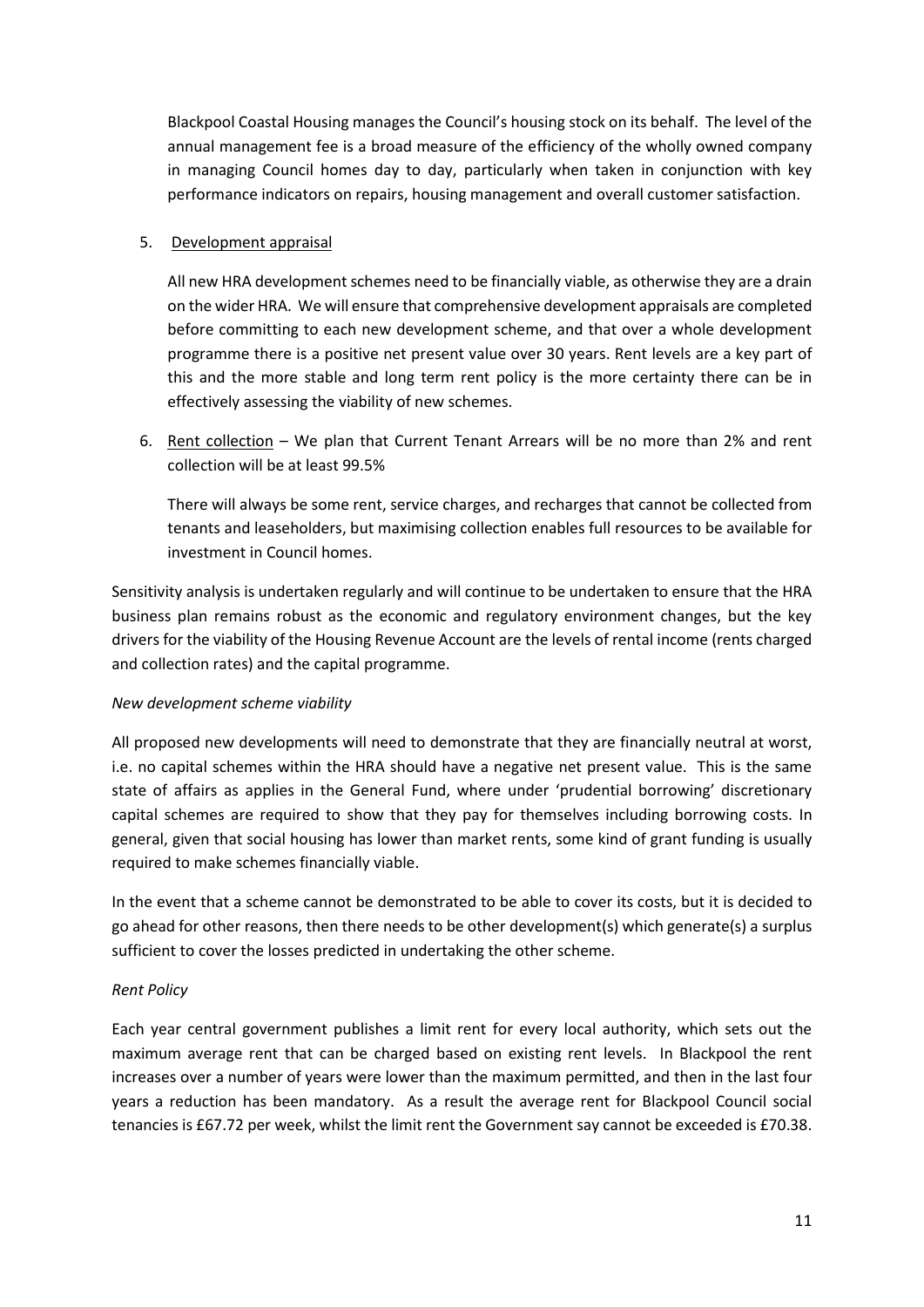Going forward the Government have confirmed that the maximum annual social housing rent increases will be Consumer Price Index ('CPI') inflation rate plus 1% from April 2020 for a period of five years. It is planned that rents will be increased at the maximum allowed by Government over the next 5 years, currently expected to be CPI + 1% each year. This will have some impact on tenants who pay their own rent, but as the starting point is that rents are 4% lower than 4 years ago, the net impact will be for rents to still be cheaper in real terms in 2025 than they were in 2015. The majority of tenants whose rent is paid entirely through Housing Benefit or Universal Credit will be unaffected.

### *Treasury Management*

Good treasury management is an important contributor to the viability of the HRA, as the interest rates that can be obtained on loans will be a key factor in determining whether any borrowing for future development is viable.

In the past the only option for borrowing was to use the Public Works Loan Board (PWLB) as it has always been cheaper than any other alternative. The situation is more fluid at present and future borrowing needs to be carefully considered to obtain optimum rates in accordance with the Council's wider treasury management strategy.

## *Other Factors*

Right To Buy has only been a marginal issue in Blackpool since self-financing. In essence the number of tenants who are able to get mortgages to buy their properties has been relatively low, and Blackpool has much lower rates of Right to Buy than are found in most other areas. In a situation where the local economy improved it is possible that Right To Buy levels could become more significant.

As well as rent levels, rent collection rates are also significant to HRA viability. The introduction of Universal Credit has increased the challenge of bringing in the rent, and a number of steps have been taken to counter this including introduction of analytical software to enable the Rents Team to better target their workload.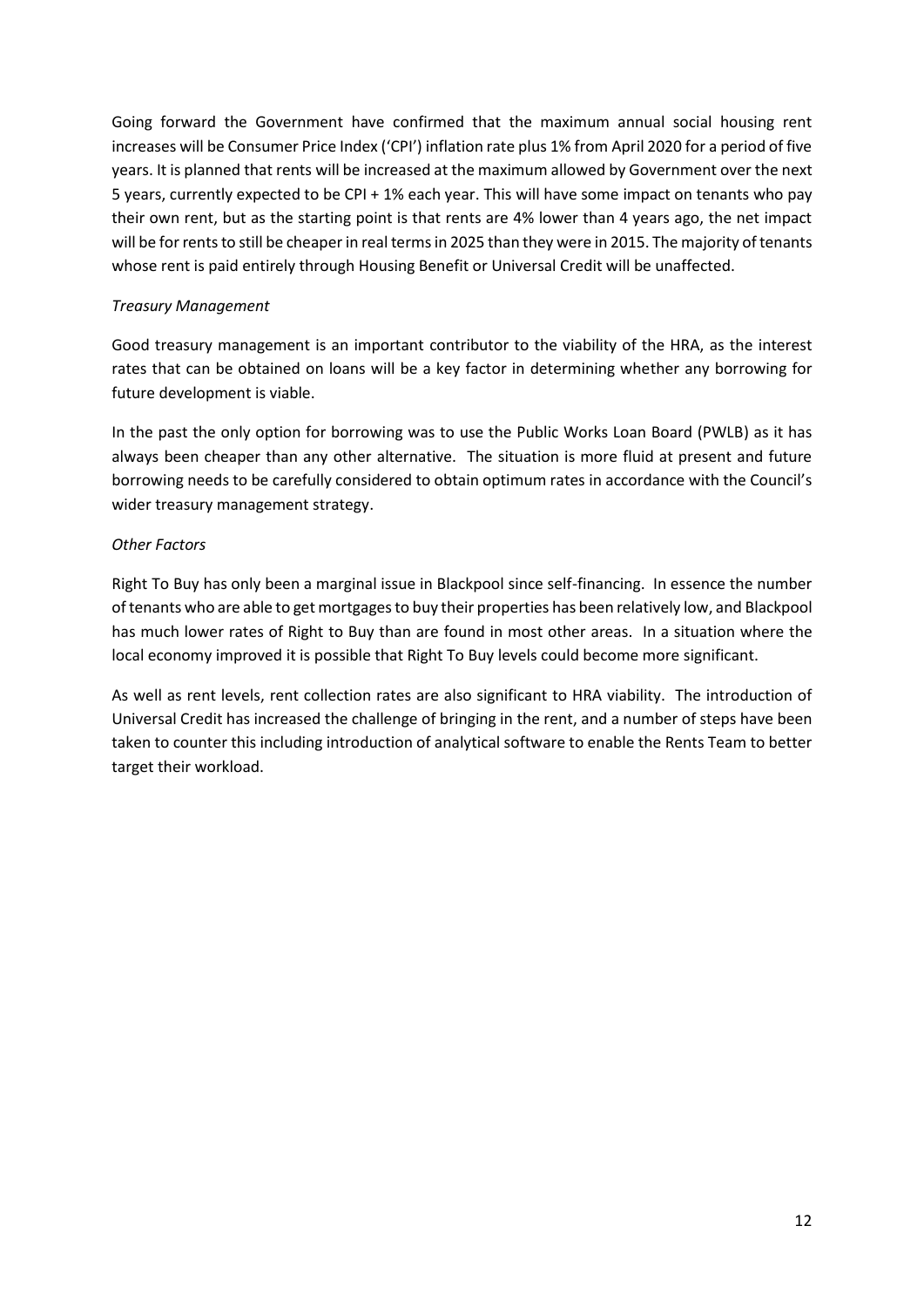### **Chapter 4 - Maintaining Our Homes**

There are currently 4,689 Council homes managed by BCH. These are predominantly self-contained units and include 788 sheltered homes for older people. Only 49 out of the total are non-traditional in construction.

Every year the Council agrees a capital investment programme with BCH, based on the planned maintenance works that are needed to keep our homes up to the Decent Homes Standard over the long term. This is agreed and funded from the Housing Revenue Account each year and includes:

- External component replacements
- Internal component replacements
- Communal component replacements
- Energy Improvements
- Improvements to landscaping and the external environment

The projected HRA capital programme expenditure on existing homes, to continue to meet the Decent Homes Standard and other legal requirements, and to invest in improved energy efficiency and estate environments as set out in Chapter 5, is:

|                        | 2020/21   | 2021/22   | 2022/23   | 2023/24   |
|------------------------|-----------|-----------|-----------|-----------|
| Capital<br>maintenance | 4,560,000 | 4,043,910 | 3,008,010 | 3,544,650 |
| Adaptations            | 385,000   | 385,000   | 385,000   | 385,000   |

BCH are also responsible for providing day to day repairs that respond to individual tenants' requests, and carrying out repairs to properties that become empty before they are let to new tenants. The cost of these repairs comes from the overall management fee paid from the HRA to BCH each year. This accounts for around £5m of BCH's fee each year and covers:

- Responsive repairs
- Void repairs
- Servicing Gas, Electric, Lifts, Fire Alarms etc.
- Grounds Maintenance
- Cleaning of Communal Areas.

The projected budget for each of these areas is detailed below.

|                                           |         | 2020-  | $2021 -$ | $2022 -$ | 2023-  |
|-------------------------------------------|---------|--------|----------|----------|--------|
| <b>Contracts and Day to Day</b>           | 2019-20 | 21     | 22       | 23       | 24     |
| Management                                | (£000)  | (£000) | (£000)   | (£000)   | (£000) |
| <b>Void Repairs and Maintenance</b>       | 994     | 1,014  | 1,034    | 1,055    | 1,076  |
| <b>Responsive Repairs and Maintenance</b> | 1,016   | 1,036  | 1,057    | 1,078    | 1,100  |
| Electrical                                | 280     | 286    | 291      | 297      | 303    |
| Gas                                       | 695     | 708    | 723      | 737      | 752    |
| <b>Communal Cleaning</b>                  | 50      | 51     | 52       | 53       | 54     |
| Grounds Maintenance and Gardening         | 340     | 347    | 354      | 361      | 368    |
| Hostels                                   | 476     | 485    | 495      | 505      | 515    |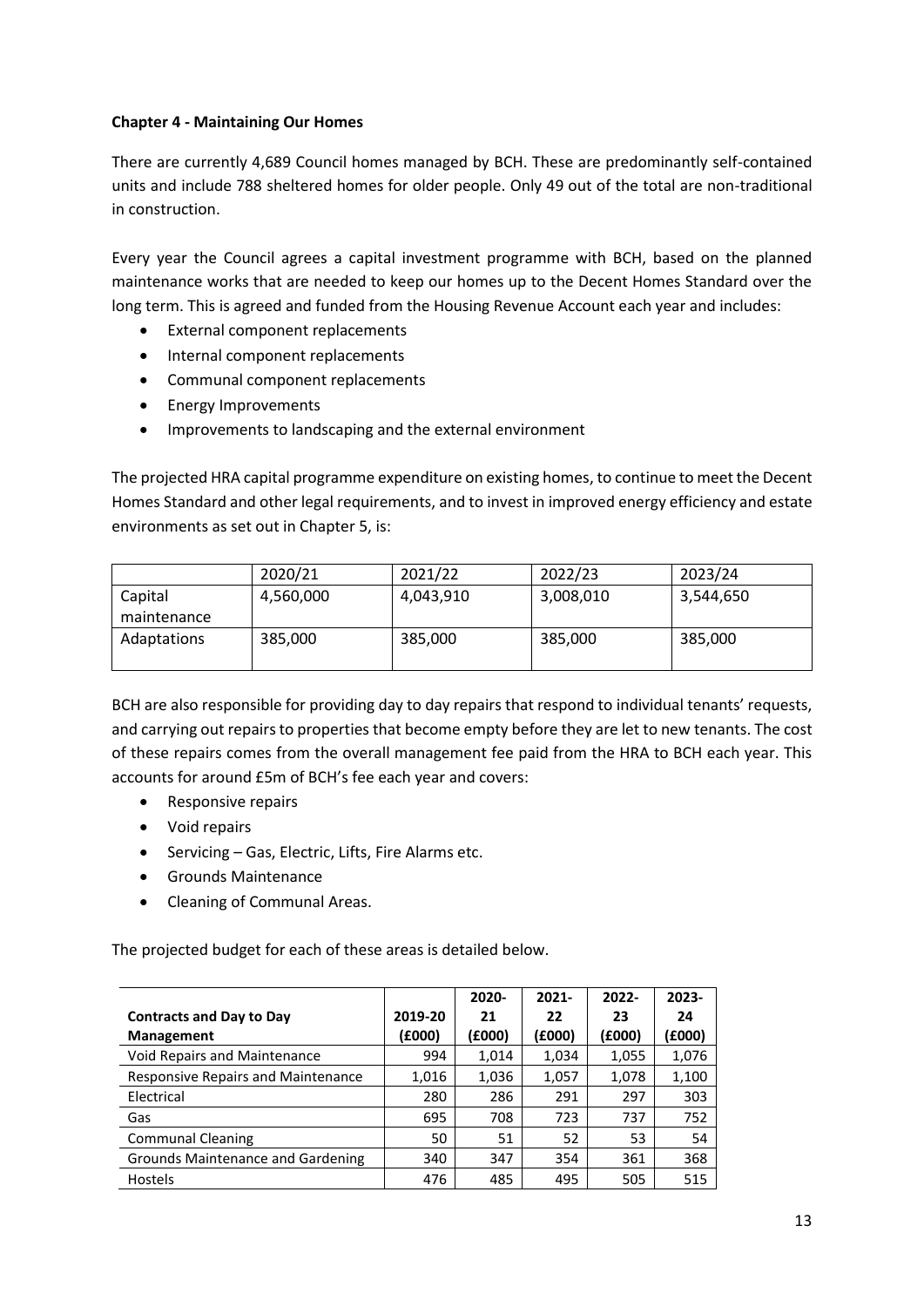|                                          |         | 2020-  | $2021 -$ | $2022 -$ | 2023-  |
|------------------------------------------|---------|--------|----------|----------|--------|
| <b>Contracts and Day to Day</b>          | 2019-20 | 21     | 22       | 23       | 24     |
| Management                               | (6000)  | (£000) | (£000)   | (£000)   | (£000) |
| <b>Sheltered Accommodation</b>           | 593     | 605    | 617      | 629      | 642    |
| Digital TV (IRS)                         | 75      | 77     | 78       | 80       | 81     |
| Lifts and Lighting                       | 73      | 75     | 76       | 78       | 79     |
| NNDR - Void Properties                   | 60      | 61     | 62       | 64       | 65     |
| <b>Mechanical and Electrical Repairs</b> | 109     | 111    | 114      | 116      | 118    |
| TOTAL                                    | 4,761   | 4,856  | 4.953    | 5,052    | 5.153  |

#### **Investment Drivers**

The drivers of investment planning for the Council and BCH in order of priority are:

|                | <b>Priority</b>                                                     | <b>Details</b>                                                                                                                                                                                                                | <b>Examples</b>                                                                                                                                                                                                           |
|----------------|---------------------------------------------------------------------|-------------------------------------------------------------------------------------------------------------------------------------------------------------------------------------------------------------------------------|---------------------------------------------------------------------------------------------------------------------------------------------------------------------------------------------------------------------------|
| $\mathbf{1}$   | <b>Keeping our tenants</b><br>safe                                  | To comply with all H&S<br>regulation and legislation.<br>To remove H&S risks                                                                                                                                                  | Asbestos Management, Gas<br>Regulations, Water<br>Management, Fire Safety<br>(incorporating changes<br>following Grenfell report)                                                                                         |
| $\overline{2}$ | Legislation &<br><b>Government Policies</b>                         | To comply with all legal<br>$\bullet$<br>requirements<br>To comply with<br>Government investment<br>requirements and<br>standards                                                                                             | Housing, Landlord & Tenant<br>Act, Case Law, DDA, Right to<br>Repair etc., Housing (Fit For<br>Human Habitation) Act,<br>Decent Homes Standard,<br><b>Regulator of Social Housing</b><br><b>Standards, Energy Targets</b> |
| 3              | Local Policies-<br><b>Meeting Blackpool</b><br><b>Housing Needs</b> | To achieve Council<br>$\bullet$<br>objectives, vision and<br>values<br>To meet service standards<br>To undertake projects and<br>$\bullet$<br>initiatives in line with the<br>Council's Climate<br><b>Emergency proposals</b> | Planned programmes,<br><b>Responsive Repairs</b><br>timeframes, Environmental<br>projects;<br><b>Balanced Scorecard</b>                                                                                                   |
| 4              | <b>Local Requests</b>                                               | Service demands which<br>$\bullet$<br>fall outside of the above<br>and are often in reaction<br>to service failures or due<br>to limited funding<br>availability                                                              | Requests from MP's, Local<br>Councillors, Community,<br>Residents, Staff                                                                                                                                                  |

Fire safety has and will continue to be a priority area for asset investment. Blackpool Council is fortunate in not having any high rise blocks, but there is still a substantial budget for fire upgrade works. This budget is utilised to continually undertake Fire Risk Assessments at the required properties identified by the Regulatory Reform (Fire Safety) Order 2005 legislation. The remainder of the budget is used to carry out remedial works to ensure that properties are fully fire safety compliant.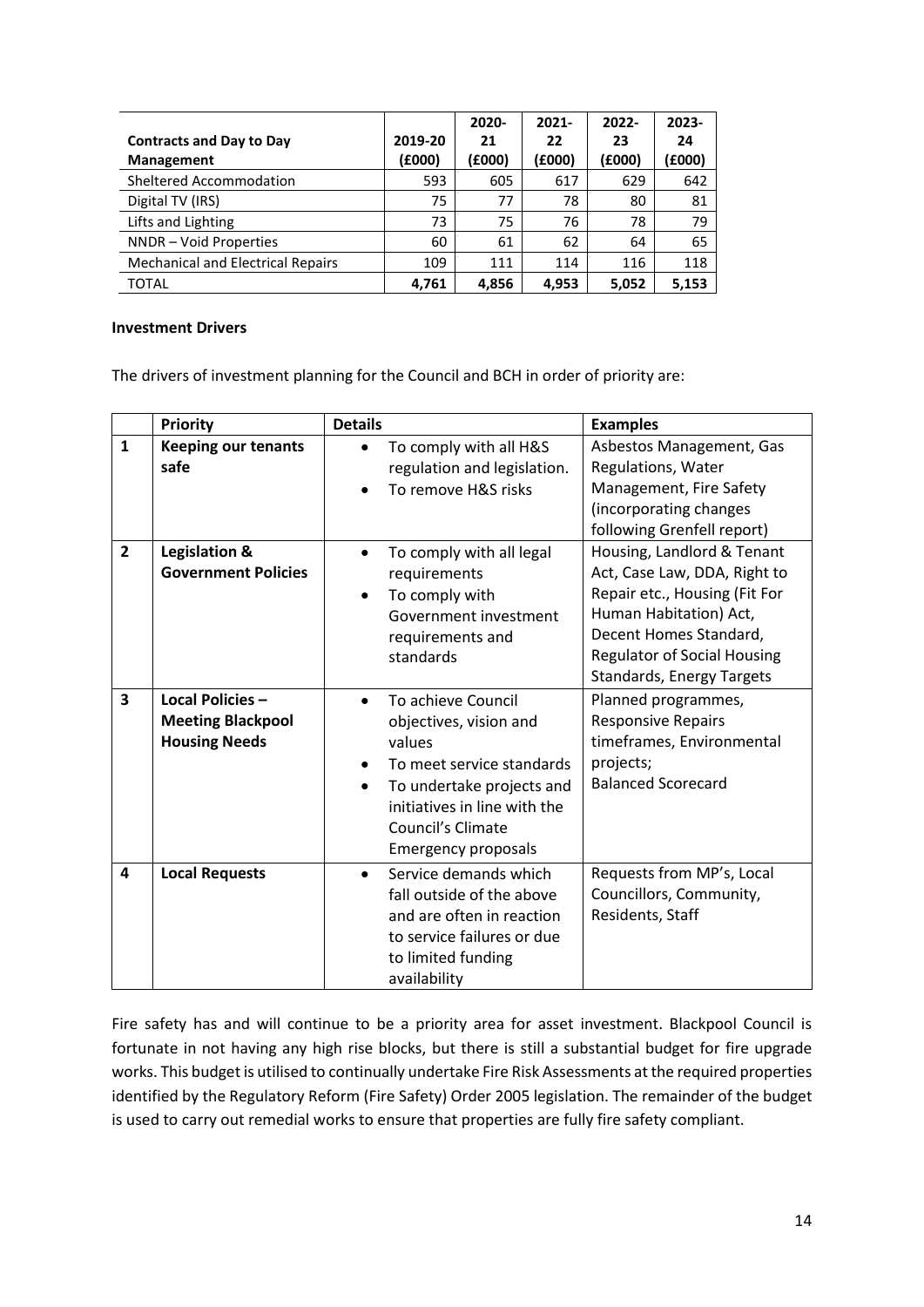We will incorporate any changes in our fire policy and procedures directed by future legislation following the Grenfell Inquiry.

### **Ensuring that all homes meet the Decent Homes Standard**

With the completion of the Decent Homes programme in Blackpool in 2015, and subsequent planned maintenance works programmes, all but three Council homes meet the Decent Homes Standard. These three properties only fail because they have solid fuel heating and residents have refused replacement gas central heating systems.

Every year further properties become non-Decent or potentially non-Decent because some of the building components are due for replacement. The Council and BCH will continue to ensure that properties remain Decent by delivering smart investment programmes based on stock data, repairs history, staff knowledge and adopting a 'just in time' approach.

The criteria set out within the Decent Homes Standard (DHS) are still a useful measure of the investment needs of our homes. To be considered 'Decent' a property must:

#### **a) Meet the current statutory minimum standard for housing**

Dwellings which fail to meet this criterion are those containing one or more hazards assessed as serious (Category 1) under the Housing Health and Safety Rating System (HHSRS)

#### **b) Be in a reasonable state of repair**

Dwellings which fail to meet this criterion are those where either:

- One or more of the key building components are old and, because of their condition, need replacing or major repair; or
- Two or more of the other building components are old and, because of their condition, need replacing or major repair.

### **c) Have reasonably modern facilities and services**

Dwellings which fail to meet this criterion are those which lack three or more of the following:

- a reasonably modern kitchen (20 years old or less)
- a kitchen with adequate space and layout
- a reasonably modern bathroom (30 years old or less)
- an appropriately located bathroom and WC
- adequate insulation against external noise (where external noise is a problem) and;
- adequate size and layout of common areas for blocks of flats

### **d) Provide a reasonable degree of thermal comfort**

This criterion requires dwellings to have both effective insulation and efficient heating. It should be noted that, whilst dwellings meeting criteria b, c and d are likely to meet criterion a, some Category 1 hazards may remain to be addressed; for example, a dwelling meeting criterion d may still contain a Category 1 damp or cold hazard.

#### **Understanding what investment is needed**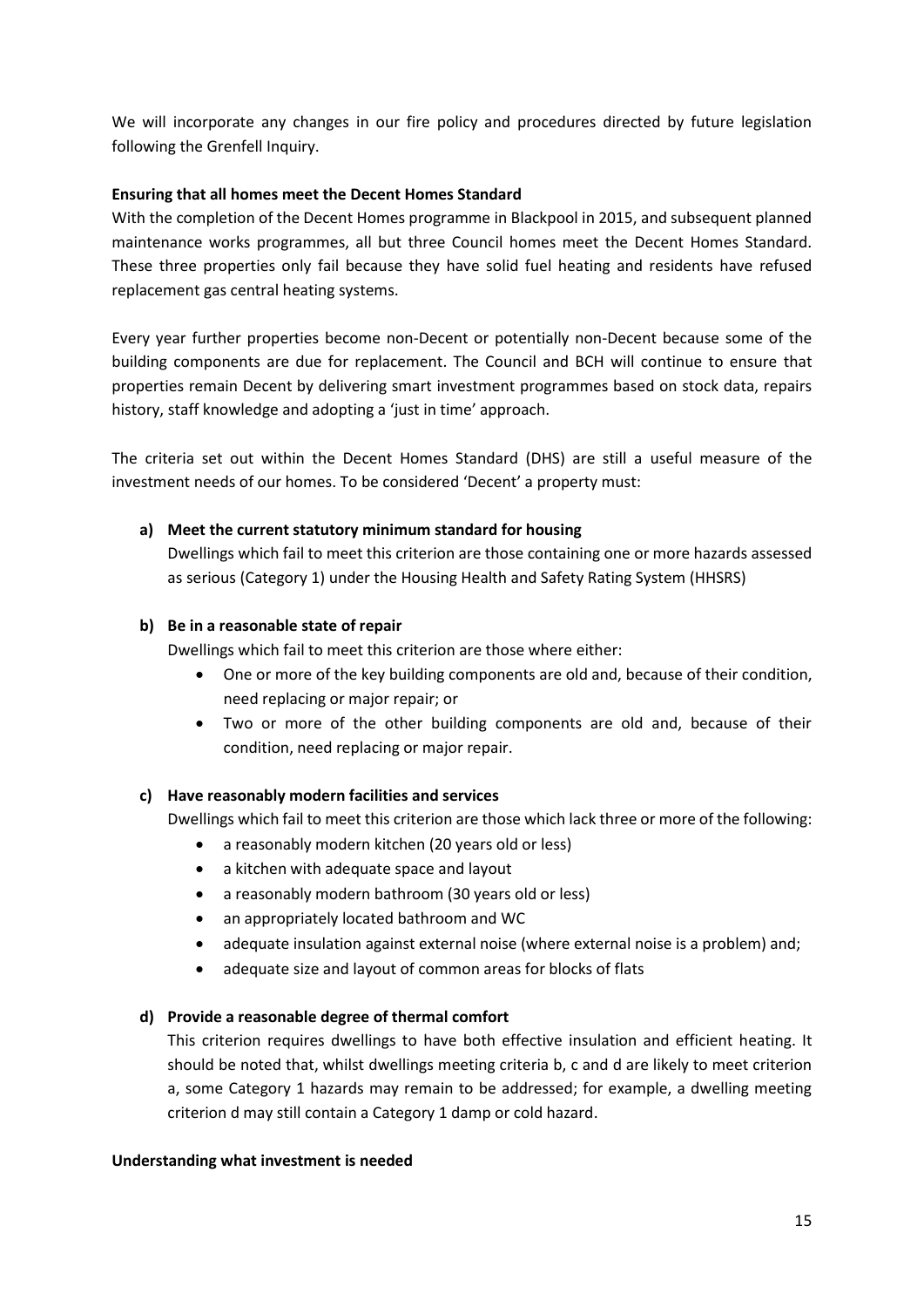Effective asset management begins with reliable stock condition data. BCH's stock condition database, ECMK Integrator, provides essential information to allow for the planning of future investment works, Decent Homes Standard compliance, energy ratings and asbestos management.

It is only when the stock condition database is well managed, that sound investment planning can begin. BCH has invested a great deal of time in understanding the stock and collecting better data to make informed decisions and has a designated member of staff who has responsibility for the upkeep of the database.

A new database provided by Orchard Assets will be introduced from 2020. This will enable planned maintenance to be joined up with the management of responsive repairs and repairs at re-letting, enabling predictive maintenance and more efficient repairs programmes.

Regular stock condition surveys are essential to understanding and delivering the investment needed in existing homes. Data on over 50% of properties is based on physical surveys, with this data being 'cloned' to populate similar archetypes in the same street. The aim is to continue surveying more of these cloned properties to ensure the data is as accurate as possible. All surveys are completed by BCH surveyors and not by consultants. In-house staff then have more direct knowledge of the properties including when previous planned works have been undertaken.

It is our target to complete a minimum of 20% stock condition surveys each year. New surveys will be focused on properties that haven't been physically surveyed before, and properties expected to be included in forthcoming investment programmes. In this way programmes of work are first outlined on the basis component life cycles from the database, but then refined based on physical surveys.

To ensure that information on each property continues to be kept up to date, BCH will ensure that:

- a) All work completed through planned programmes is entered directly onto the stock database at the end of each project.
- b) Where components have been replaced or asbestos removed prior to re-letting, this is also recorded in the stock database.
- c) Stock condition surveys on samples of properties are undertaken on 20% of properties every year.
- d) Surveys of communal areas are conducted at the same time as asbestos inspections.
- e) Mini-stock condition surveys are undertaken every time a property becomes empty. This will allow any missing data from the stock database to be rectified as well as refining expected component lifecycles.
- f) Stock data will be used every year to review the three and thirty year financial cost plans and update the HRA Business Plan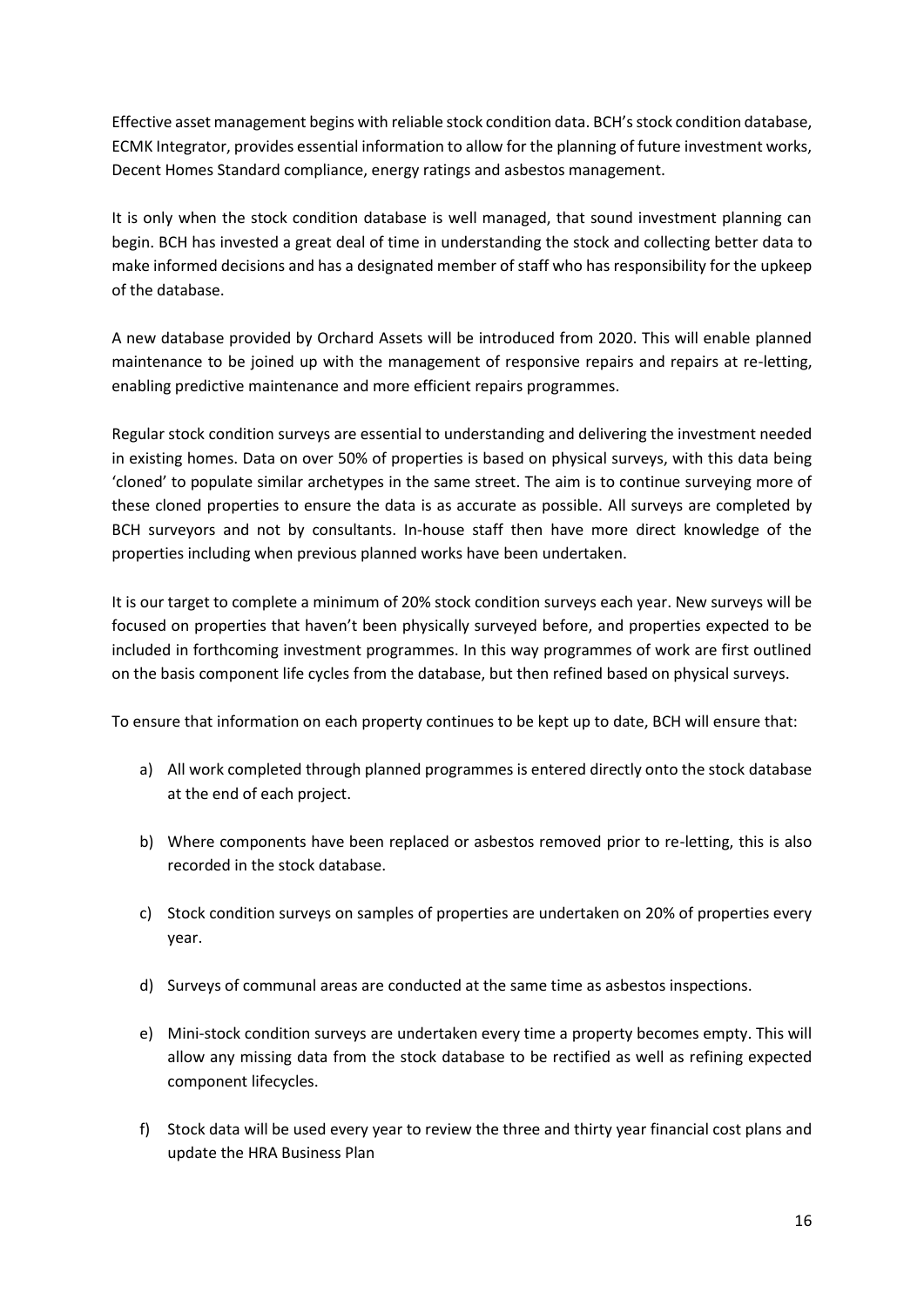### **Getting the Right Balance between Planned and Responsive Maintenance**

Investment needs to strike the optimum balance between responsive repairs, repairing void properties, planned programmes, cyclical servicing, renewals, new build schemes, acquisitions and disposals. Fundamental targets for the investment planning process are:

- To reduce unnecessary spend on responsive repairs by introducing smarter planned preventative maintenance programmes.
- To rationalise planned programmes to ensure they deliver value
- To avoid unnecessary expenditure and only invest when needed
- To establish volumes of work in advance to enable efficient delivery and plan future procurement requirements
- To provide greater certainty for residents about works to their homes

The split between the planned and responsive maintenance budgets will be reviewed. The 2019/20 budget shows £3,688,000 of planned work and £990,000 for responsive repairs. This equates to a 73/27% split, compared with a 68/32% split in 2018/19. The introduction of the new Asset Database provider, Orchard, will assist with thisreview, as all records of planned, responsive and void works will be located in the same place.

This will ensure that Asset Investment will be more joined up, affording staff the ability to interrogate the system fully to analyse repair costs of properties/ components and allow a predictive maintenance element to be incorporated in to the investment planning process.

### **Effective Delivery of Maintenance Services**

BCH deliver responsive repairs, void repairs, planned maintenance, cyclical servicing, adaptations and grounds maintenance. These are delivered by a combination of contractors and an in-house team. The arrangements for all services are set out below:

| <b>Core Service</b>                                   | <b>Contractor</b>           | <b>Contract In</b><br>place | Length of<br><b>Contract</b> | <b>Renewal</b><br><b>Date</b> |
|-------------------------------------------------------|-----------------------------|-----------------------------|------------------------------|-------------------------------|
| <b>Responsive Repairs</b>                             | <b>BCH Operations Team</b>  | N/A                         | N/A                          | N/A                           |
| <b>Void Repairs</b>                                   | <b>BCH Operations Team</b>  | N/A                         | N/A                          | N/A                           |
| <b>Planned Maintenance</b>                            | <b>BCH Operations Team</b>  | N/A                         | N/A                          | N/A                           |
|                                                       | <b>External Contractors</b> | No                          | N/A                          | N/A                           |
|                                                       | Read & Errington            | Yes                         | 10 Years                     | 2030*                         |
| <b>Adaptations</b>                                    | <b>Bambers Remedial</b>     | <b>Yes</b>                  | 3 Years                      | 2020                          |
| <b>Gas Servicing &amp;</b><br><b>Maintenance</b>      | Read & Errington            | <b>Yes</b>                  | 10Years                      | 2030*                         |
| <b>Ground Maintenance</b>                             | <b>Fylde Council</b>        | Yes.                        | $5 + 2$ Years                | 2023                          |
| <b>Electrical Repairs &amp;</b><br><b>Maintenance</b> | <b>Tech Electrical</b>      | <b>Yes</b>                  | $5 + 2$ Years                | 2021                          |

\*It should be noted that the two gas contracts have recently been procured as one 'all in' contract. The revised contract will commence from April 2020.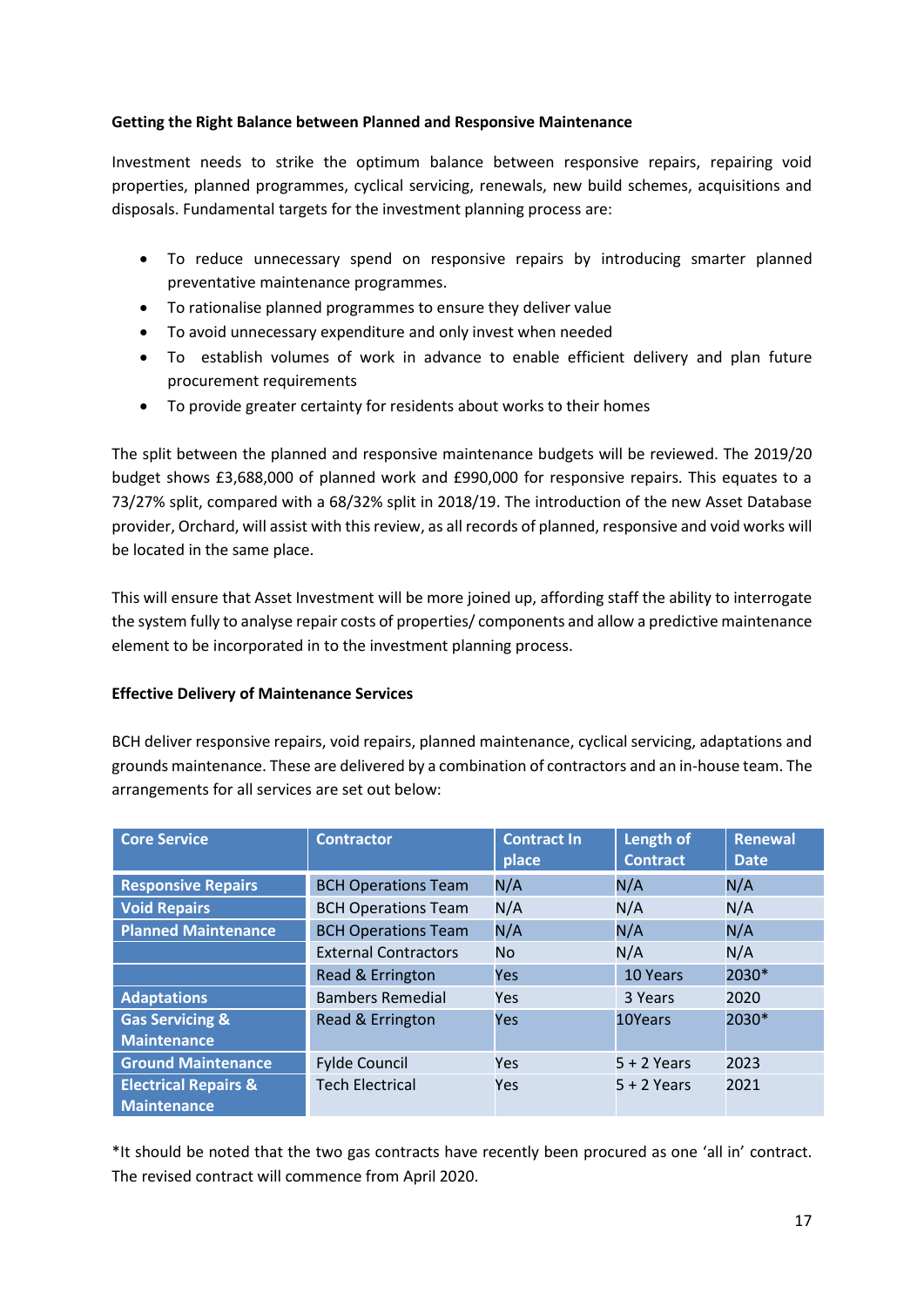We aim to deliver a value for money repairs service that is 'right first time' and meets the needs of residents. We also aim to produce and deliver coordinated planned programmes that achieve value for money and offer certainty for residents

The current arrangements are working well and have been in place for some time with established contractors, delivering good quality services to our residents. We will continue to keep under review the performance of the in-house team and external contractors to constantly push to improve the quality of the services being delivered.

The in-house Operations Team was reviewed in 2018, leading to improvements in their all-round ability to deliver the responsive and void works required. A separate Capital Team was also established to deliver more planned maintenance work in-house, e.g., kitchen and bathroom replacement, and also to offer this service to other organisations/ Council-owned companies. There are currently 27 operational staff employed by BCH in in-house maintenance teams. Progress following the review has been encouraging, with all targets being met. This will continue to be monitored to ensure the teams within Operations are operating to optimum levels.

The Gas Servicing and Maintenance contract was recently reviewed to investigate the possibility of bringing this service in-house. It was decided to continue with outsourcing this contract, but to test the market by re-tendering the contract.

There are clear advantages of delivering more work in-house in being better able to control quality and cost, but it also gives the opportunity to support employment within Blackpool and ring fence some opportunities for tenants.

Reviewing each area of work in more detail:

## 1. Responsive Repairs

This work is primarily completed in-house using BCH operatives. There are occasions for larger or specialist jobs, where external contractors are used. Repairs to gas and electrical systems are completed by the contractors noted in the table above.

BCH operate a system of booking repairs appointments through a scheduling system and mobile working through operatives PDA's and adopting multi-tasking within the workforce. This approach allows BCH to:

- Reduce the cost of delivery by doing the job 'right first time' through improved diagnostics, an effective appointment system, a multi-skilled and well trained work force, mobile working and properly stocked vans.
- Continue to analyse the proportion of emergency repairs to identify trends and set targets to reduce this type of work.
- Identify repair hotspots and develop strategies to address individual and collective issues.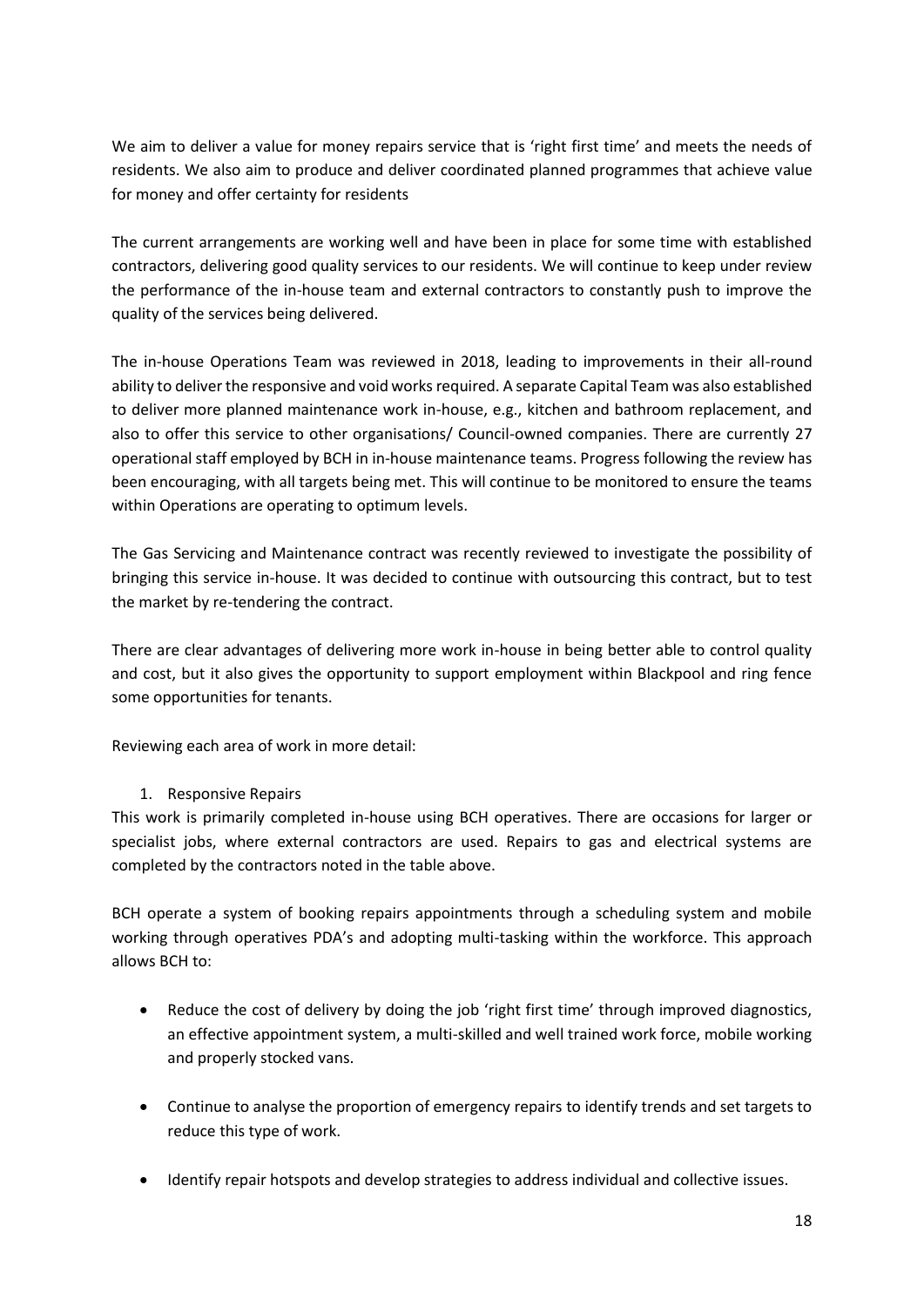- Reduce the overall volume of responsive repairs through planned programmes, batched repairs and predictive analysis. As referenced in section 4, the intention is to link the stock database and repairs systems to allow predictive maintenance to play a major factor in formulating investment programmes.
- 2. Works when homes become empty

As with responsive repairs, these are delivered in-house, with back up from contractors if required. Asbestos surveying and removal is currently delivered by external contractors. Gas and electrical works are also completed by the contractors detailed in the table above.

The new BCH Voids Policy will set new standards and procedures, ensuring consistency and providing a sound platform for sustainable tenancies. In conjunction with Lettings and Housing Management departments, the new policy will be developed to:

- Take into account if, where units suffer from low demand, some properties may receive enhanced works in order to attract more prospective tenants.
- Provide incentives to encourage tenants to leave their home in a good state of repair.
- Optimise the use of recharges where previous residents have left property in disrepair.
- 3. Planned Programmes

As referenced in the table above, large planned maintenance projects are delivered by a combination of external contractors and the newly established BCH Capital Team. These programmes include:

- Kitchens (BCH Operations)
- Bathrooms (BCH Operations)
- Heating Upgrades (Read & Errington)
- Roofing and Roofline Works (Contractors and BCH Operations)
- Windows and Door Replacements (Abelglass)

Where contractors are utilised for planned programmes where there is not a contract in place, these are tendered competitively utilising contractors from BCH's Approved Contractor List. This is time consuming and the number of reliable medium sized contractors in Blackpool has reduced in recent years. Therefore a procurement exercise is currently underway to appoint a select list of contractors to carry out the following work types:

- Roofs
- Windows
- Doors
- Fascias and Soffits
- Rainwater Goods
- Scaffolding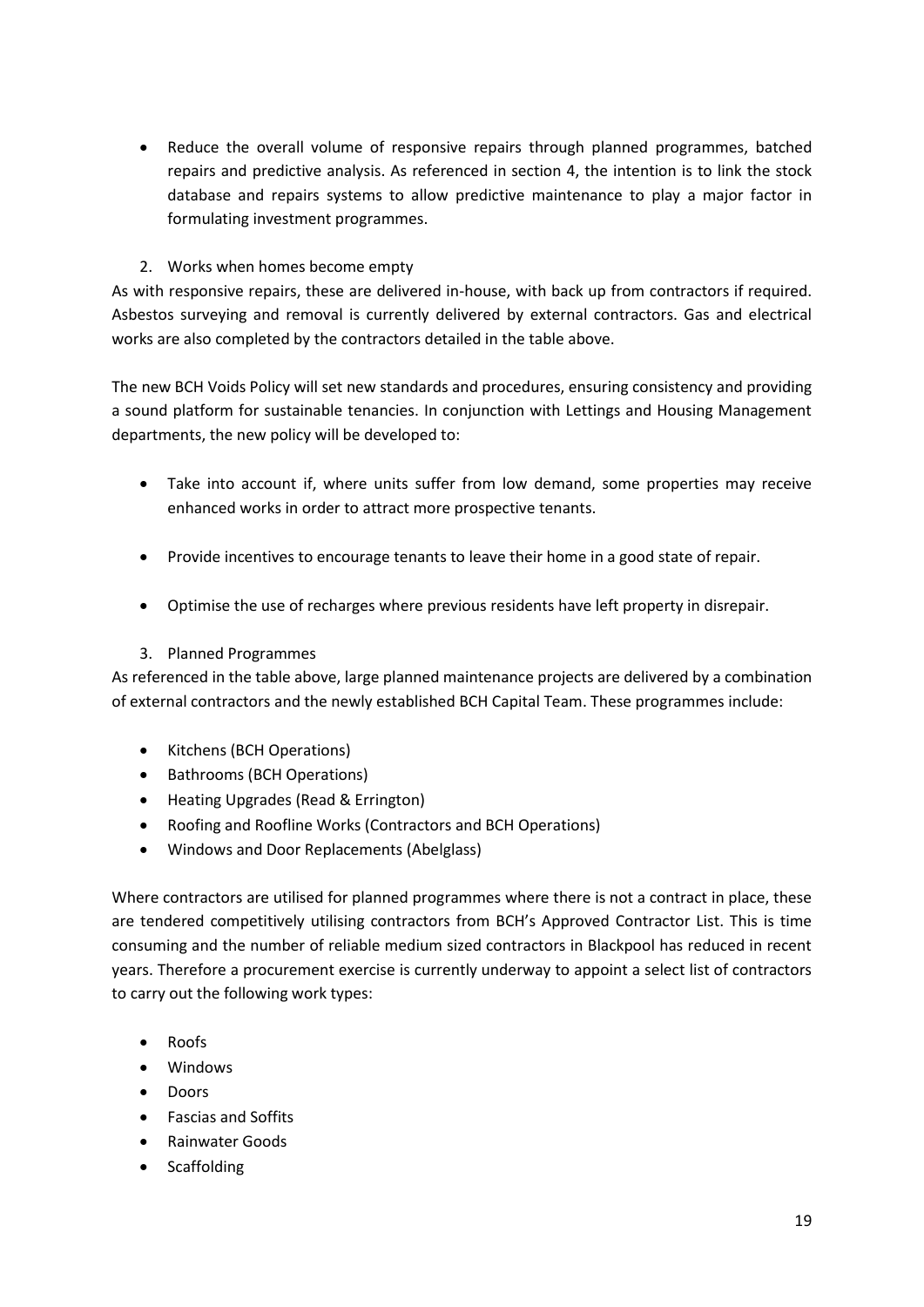There may be potential to expand the role of the BCH Capital Team in the future.

### **Adapting Homes to Meet Tenants' Needs**

The demographic profile in Blackpool is changing, with people living longer and wishing to continue living independently in their own homes. A higher proportion of older people and people with longterm limiting illnesses live in Council housing than in other tenures in the town. We set aside a budget each year for adapting Council properties so that residents can continue to live independently. Typically the main adaptation types that are carried out/ installed into properties include:

- Level Access Showers
- Ramps
- Clos-o-Mat toilets
- **•** Stair lifts
- Step Lifts
- Hoists
- Door widening

Where possible this work is completed by in-house operatives but specialist adaptations are completed by contractors.

Since 2016, BCH has adopted a different approach to the provision of adaptations within Council properties. Prior to 2016, a request would have been received from a Community Occupational Therapist requesting works. This would have been added to a waiting list, and the works would have been completed once the resident reached the top of the list (unless they were classified as urgent).

In 2016 an Occupational Therapist joined the Adaptations Team within BCH, and along with other members of the team every case that was referred for an adaptation underwent a desktop triage. What this identified was that in some cases an adaptation was not the answer and also that residents required additional assistance. This process identified that a range of options other than adaptations were available. This included:

- Liaison with other health and housing professionals to assess needs
- Safe sign-posting to other organisation that can assist helping the resident.
- Consider other options to improve the home environment other than adaptation work
- Encourage residents to move to more suitable accommodation.

The above process has allowed the budget allocated to adaptation works to be utilised in a more efficient manner and has enabled more homes be adapted and waiting times for adaptations to be significantly reduced. We will continue to refine this approach.

A register of all adapted properties is now kept, allowing residents who need particular adaptations and who wish to move, to quickly identify suitable alternative properties as they become available.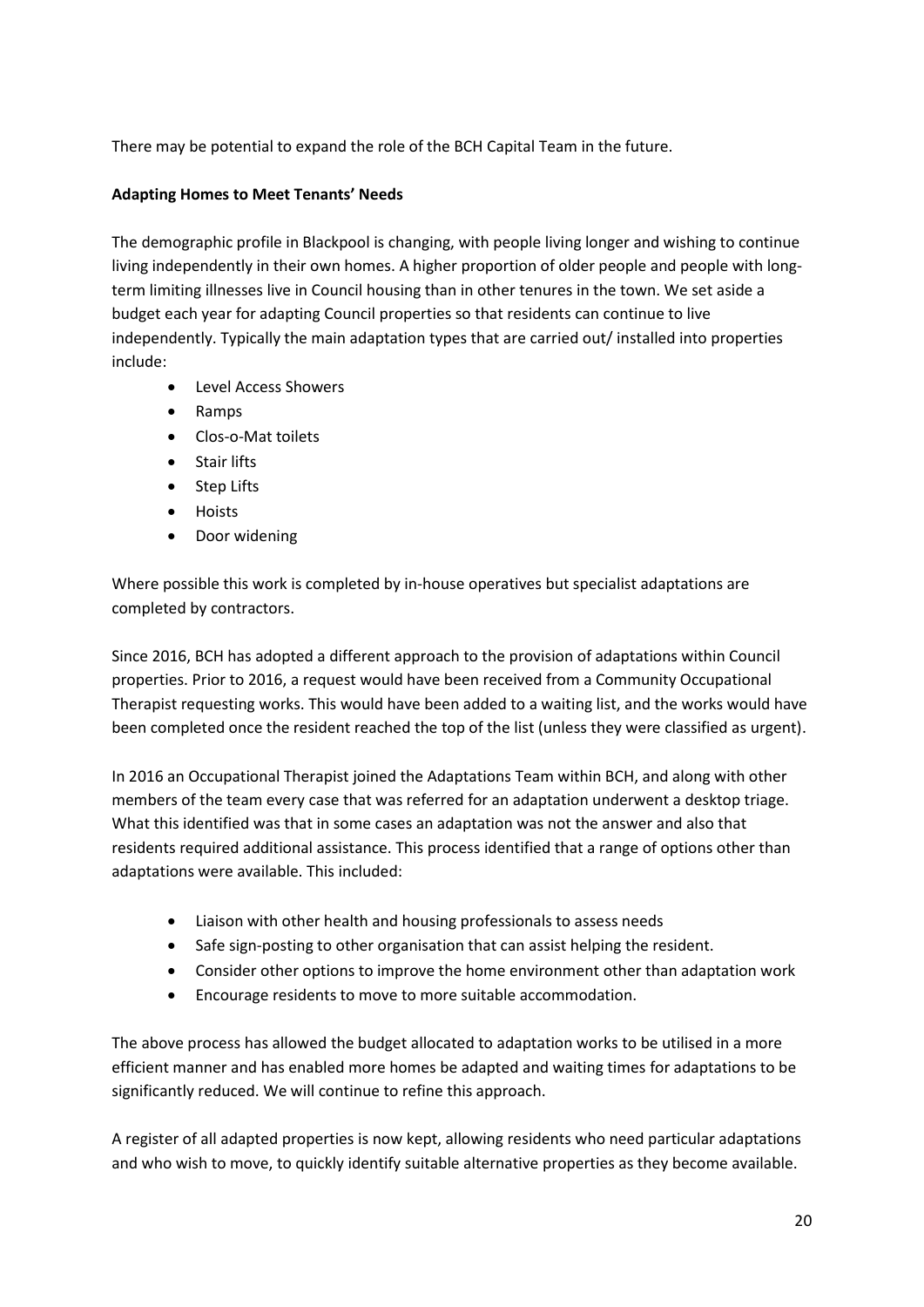### **Chapter 5 - Improving Our Homes for the Future**

As well as ensuring that all of our homes meet minimum legal standards of safety and property condition, and that they are maintained for the long term, we want to further improve what our residents expect from Council homes and make them fit for the future.

Consideration will be given to three factors when making decisions on how to invest in the future of assets:

- a) **Social**: This will ensure that we are fulfilling our responsibility to be an effective social landlord and making decisions that are based on the needs of the community and the provision of affordable housing services. We will do this by:
	- Creating places where people want to live
	- Putting residents first
	- Being a leading provider and offering quality services in Blackpool
	- Promoting a culture of financial inclusion
	- Involving and empowering residents in the decision making process
- b) **Financial**: This will ensure that we are driving forward value for money and ensuring we have short, medium and long term financial plans that are both deliverable and sustainable. We will do this by:
	- Delivering Value for Money
	- Being creative with new procurement opportunities
	- Developing long term contracts with trusted contractors
	- Looking at whole life costs and best value
	- Optimising the income that can be generated by our assets
- c) **Environmental**: This will ensure that we consider the impact on the environment of our assets and how affordable the likely energy consumption will be against rising fuel prices. We will do this by:
	- Reducing the carbon footprint of Council housing, and to be carbon neutral by 2030
	- Targeting energy efficiency programmes and explore external grant funding opportunities
	- Developing energy performance criteria for all our assets and providing average energy ratings
	- Improving the average energy rating of our stock on an annual basis

### **Creating Places Where People Want to Live**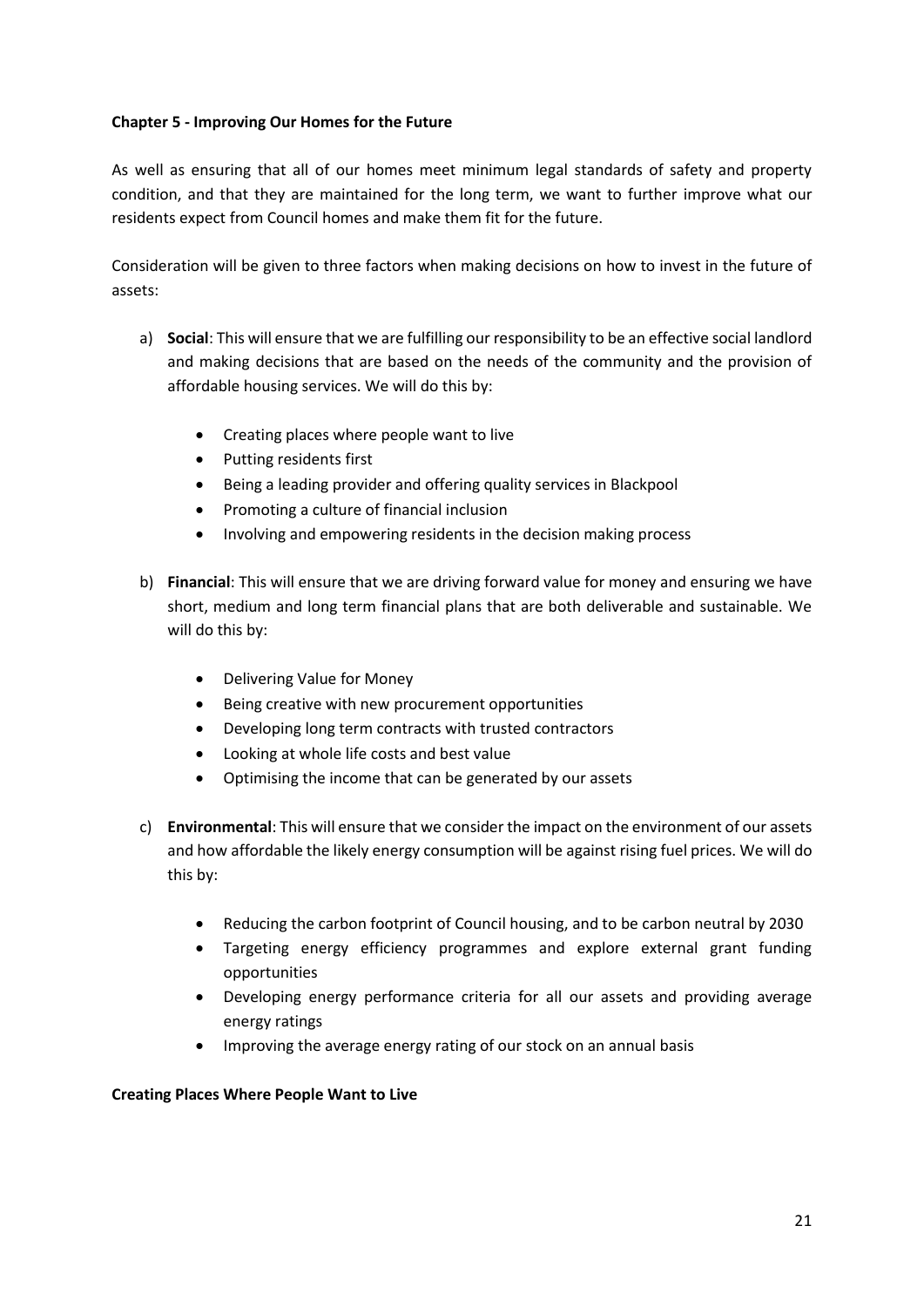The Decent Homes programme focussed primarily on the interior of properties, but there is a need to invest in exterior facades, communal areas, and improved landscaping to make Council estates more desirable places to live and give residents pride in their environment.

Environmental works will also be carried out to help reduce the opportunity for Anti-Social Behaviour. This may involve increasing use of door entry systems, improving security measures, re-purposing drying areas, improved lighting, and removal of 'shelter points' where ASB could occur.

We will invest in greening Council estates and planting trees as part of the implementation of the Council's Green and Blue Infrastructure Strategy, and will also seek grant funding streams to help deliver this work. £150k has been allocated as base expenditure on general environmental improvements each year, but further grant funding opportunities will be sought. For example, the Grange Park ERDF bid (Stage 2 bid to be submitted in February 2020) includes funding for a tree planting programme on the estate.

#### **Being Responsive to Residents' Needs**

Resident involvement and empowerment forms a vital part of our decision making process, and therefore how assets are managed. Future investment in assets will increasingly reflect the views expressed by residents through a variety of channels such as TOWER, Green Wardens and Empty Homes Inspectors. New groups will be developed as required.

#### **Energy Efficiency Works and Carbon Management**

We will develop a Carbon Management Plan to:

- Increase the energy efficiency and sustainability of our homes
- Reduce the carbon footprint of BCH's management operation
- Influence resident lifestyles and usage of our assets to reduce fuel bills and improve sustainability within communities.

High energy efficiency standards are relatively easy to incorporate into new build properties. We will set new standards for carbon minimisation in new Council homes above the prevailing Building Regulations (Part L) standards.

The major challenge arises with homes within the existing stock. Blackpool Council's high percentage of post war properties can be difficult to retrofit energy initiatives into. We have already commenced the provision of energy efficiency improvements to the housing stock and this has included work programmes of:

- Loft insulation, and in some cases external wall insulation
- A-rated high efficiency condensing boilers
- A-rated double glazing
- Solar PV panels piloted to a small number of properties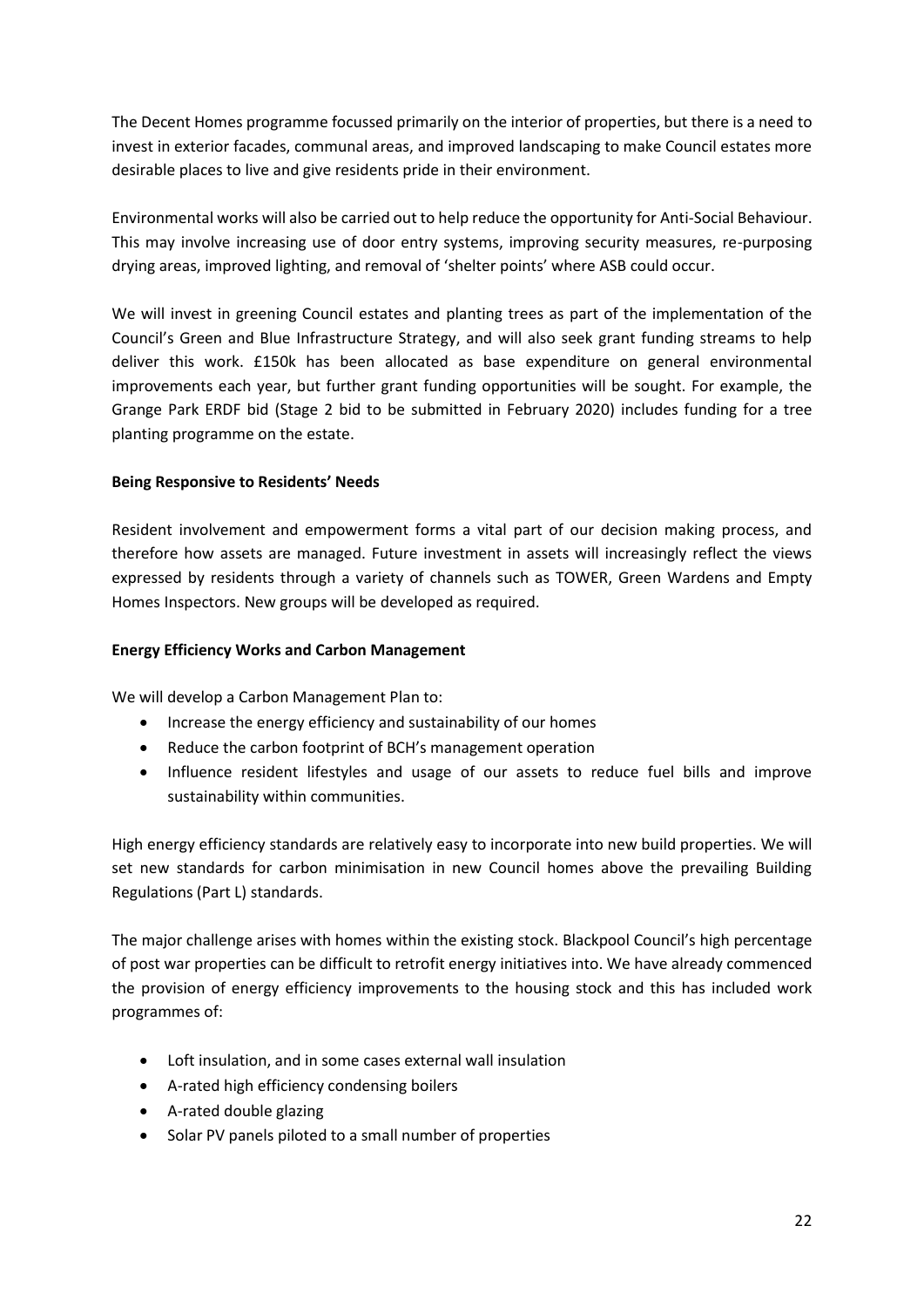As a result of this, and other investment works, the average Standard Assessment Procedure (SAP) energy rating for Blackpool Council homes is currently 70.5. We will scrutinise data from Energy Performance Certificates (EPC's) to put together programmes of work for further improving efficiency in these properties.

But we will need to seek out and trial new technologies as soon as they become available to meet the carbon reduction target set by the Council – net zero by 2030. Some new energy efficiency measures such as external wall insulation, thermal internal boarding and heating upgrades have sometimes caused further problems (such as damp) where there has been insufficient attention to design and to how the building performs as a whole system. Therefore careful consideration needs to be given to the design of future energy efficiency works, taking into account technological advances that are being developed.

The key technological advances that we will consider further include:

- An alternative to gas boilers. (A directive is already in place that no new build property should have a gas boiler from 2025)
- Improved technology of solar PV, and incorporating this technology into building materials.
- Development of Passivhaus systems currently used elsewhere in Europe.
- Moving from double to triple glazing.
- Feasibility studies around air/ ground source heat pumps for both new builds and retrofit projects.
- Greater monitoring of energy usage within properties, incorporating technology currently being developed within the Internet of Things
- Lighting upgrades to LED lighting in communal areas
- Sensors to control lighting in communal areas.

The Carbon Management Plan will focus primarily on the fabric and energy systems in homes, but will also need to consider public buildings and offices and reduce carbon in BCH's management operation.

We plan to take forward highly energy efficiency refurbishments as part of the Grange Park ERDF bid, and will take advantage of any further grant funding opportunities that become available. We also plan to increase expenditure on energy efficiency works to £500,000 a year from 2021/22.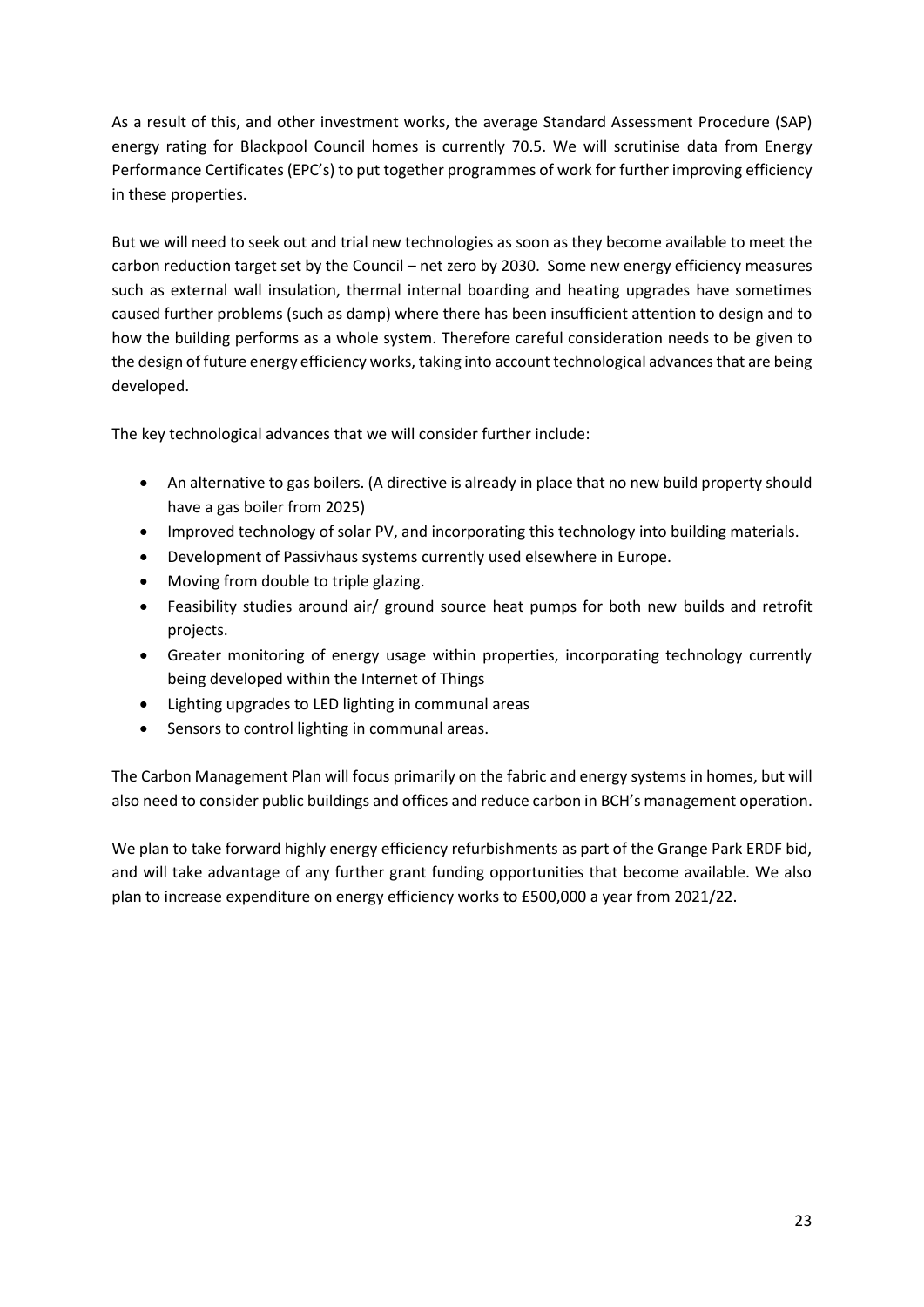#### **Chapter 6 - Turning Around Unpopular Stock**

There will always be some properties that are relatively unpopular. This can be because of the type of home, geographical location, design, present condition, construction of the property, or problems within the immediate locality. In turn these reasons impact on demand and management and maintenance costs.

Detailed below are the criteria that will be used to identify properties that are starting to become unpopular, and the approaches that will be considered to turn around stock or areas of this nature. The approach outlined applies to unpopular Council homes, but sometimes action is also needed to address problem land and garages.

#### **Asset Reviews**

Asset Reviews identify properties that are becoming more unpopular, to enable review and decisions on what action to take. BCH will further develop IT systems that give the ability to assess the housing stock and rank it into one of three categories, using a traffic light system as follows:

- Risk
- **•** Appraisal
- Core

Previously single properties have gone through an appraisal without consideration of neighbouring properties or similar archetypes. The approach going forward will still adopt this philosophy but will also look at streets, wards, neighbourhoods and similar property archetypes when carrying out this analysis. The new stock database and its links to the repairs system will further improve our understanding.

**Risk Stock** are those properties, schemes or archetypes that suffer from low demand, ASB, high turnover, high repair cost and large investment requirements, thus having a negative cash flow. These properties will be subject to an Option Appraisal process, and the level of investment needed to bring them into the Core Stock is likely to be relatively high. In extreme cases, or where other management approaches have failed, there may be a need for major physical change.

**Appraisal Stock** are those properties that might suffer from some demand, turn over issues, as well as higher than average repair costs, but by focused investment these properties could be made to generate a positive cash flow projection, making them Core Stock

An Option Appraisal process will be undertaken to determine the business case for each archetype, scheme or property and keep the level of investment within an affordable business plan. The findings of each option appraisal will be submitted to BCH SMT and progressed for discussion at the Asset Management meetings with the Council as deemed appropriate.

**Core Stock** are those properties that have high demand, low turnover, low repair cost and minimal investment requirements. Any property ranked as core can have funds invested on an on-going basis through planned and cyclical programmes.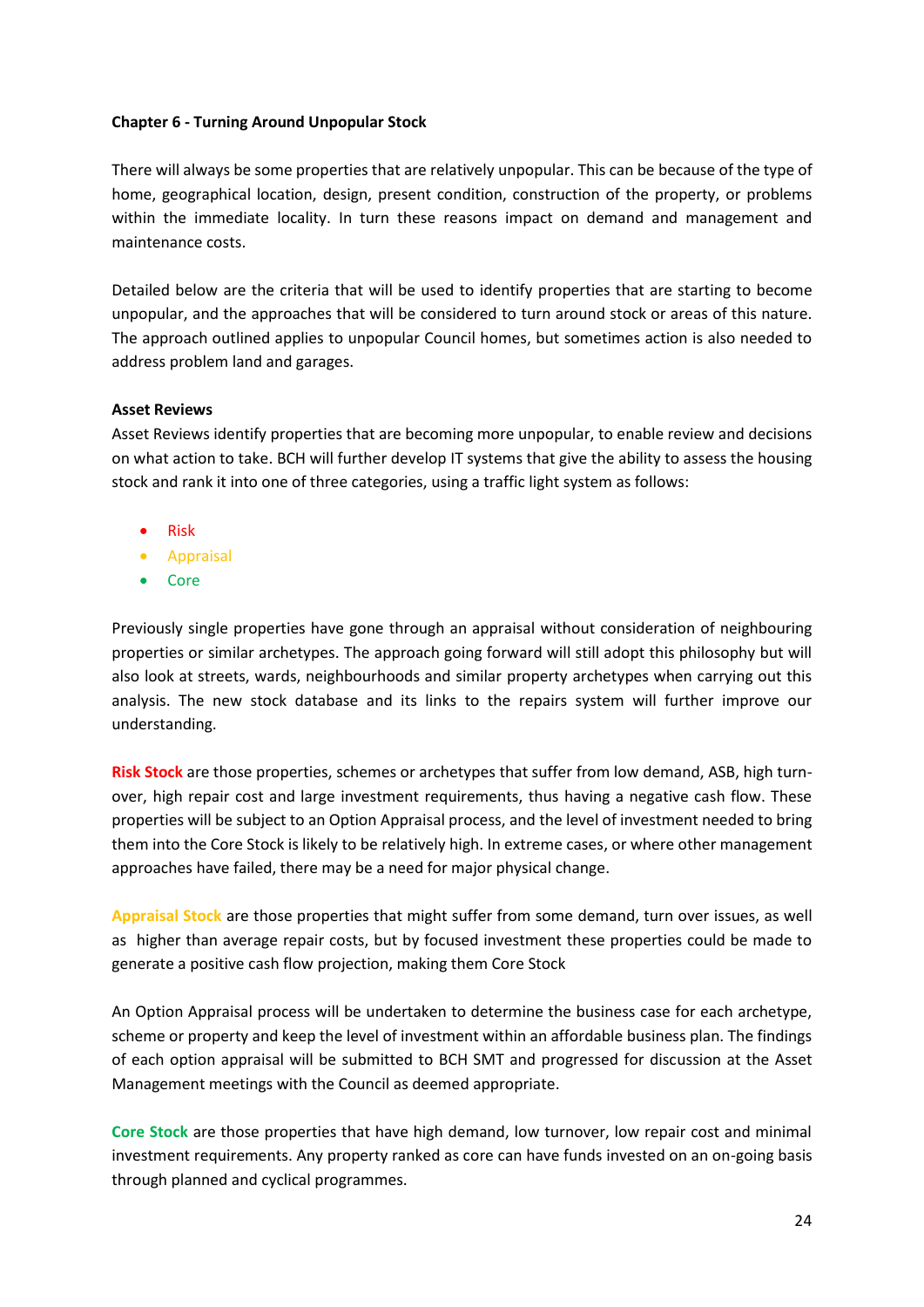The Asset Review will be mainly based on the various data that BCH holds, together with information from staff knowledge. These will be placed into a modelling tool that includes the following elements:

- A report from the stock database, including all stock condition information and anticipated 30 year investment requirements.
- A report detailing any additional investment requirements with regards to proposed energy efficiency works helping to deliver carbon reduction.
- Additional maintenance costs to cover cyclical decoration, gas servicing, asbestos management and any other management costs.
- A report detailing responsive maintenance costs for the previous three years
- A report detailing the void patterns and any spend for the previous three years
- A report giving the current and anticipated spend for the next 30 years
- Information would also need to be supplied to take in to account social and environmental factors to run alongside the above data. This would ensure that areas of deprivation, ASB, high housing management costs and poor energy ratings are included into the overall scoring and assessment process.

Inputting this information into the model produces a balanced scorecard and a range of asset related performance indicators, which would be the starting point for identifying assets for potential refurbishment, re-modelling, redevelopment demolition or disposal.

Other detailed data analysis will be generated by property, street, location or archetype and this would be used in the model to highlight trends.

### **Options Appraisal**

Once the Asset Review has taken place and identified those elements of the stock that require further consideration, the Option Appraisal process follows to determine the best solution for these properties. These will primarily discussed by BCH Senior Management Team, with the findings forwarded to the Asset Management Group for discussion and final decisions with the Council.

The main outputs of the Options Appraisal could be as follows:

- Retention and maintain as existing, based on the outcome of the Asset Review
- Retention, but with change of management and/or lettings regime
- Retention, but with an increased level of investment
- Refurbishment
- Remodelling
- Demolition and re-development
- Disposal

Standard appraisal templates will be developed to allow these solutions to be fully assessed and will include scoring for Social, Environmental and Financial criteria to form a recommendation.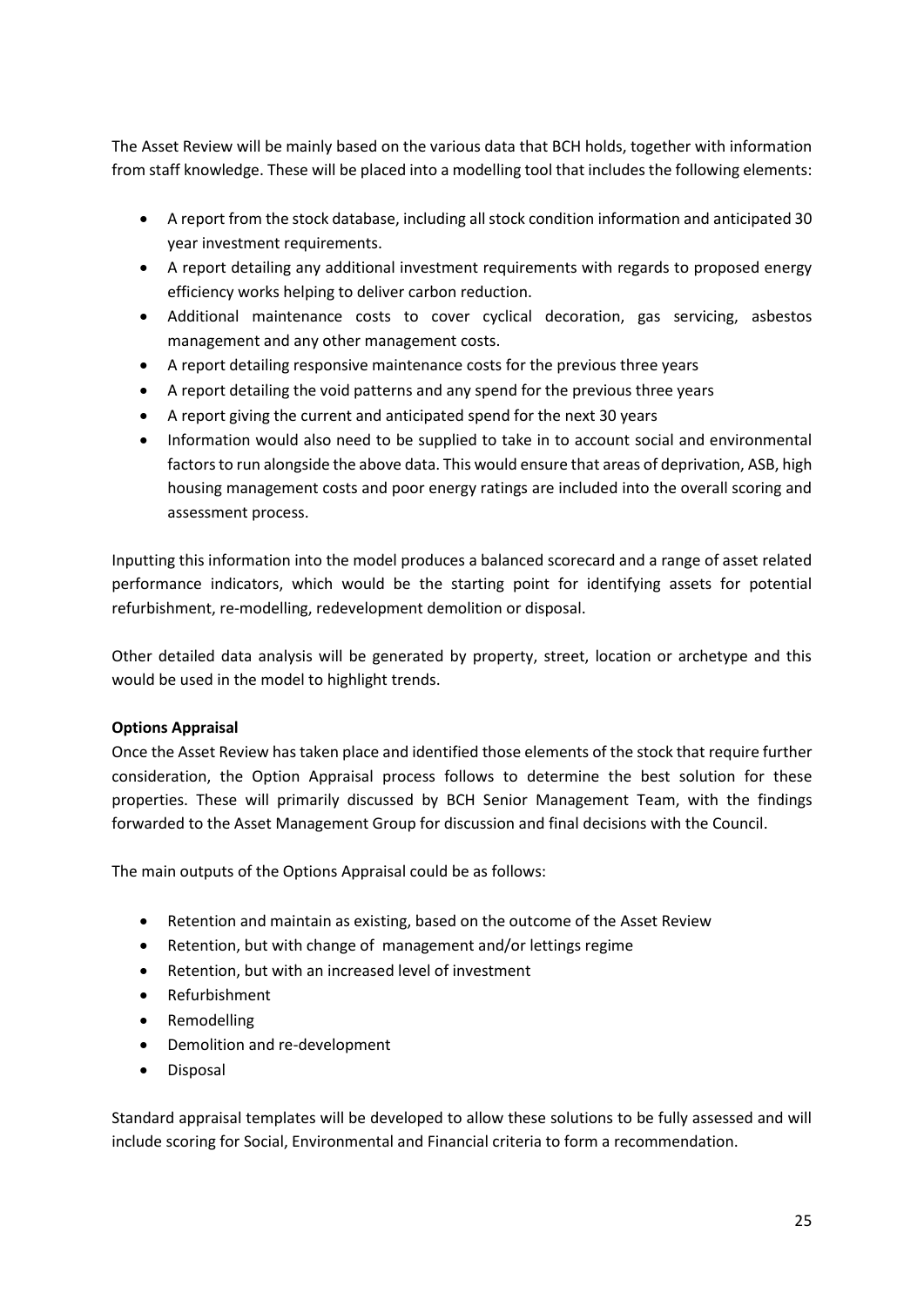It should be noted that given the relatively small Council housing stock, the option to dispose of a property would be a last resort. Blackpool has a large and poor quality private rented sector, and it is not the intention to add properties to this already volatile market. Where the opportunity arises and a decision is taken to dispose of a property, this should be offered to Blackpool Housing Company in the first instance, subject to meeting statutory requirements.

BCH will also use this option appraisal process to undertake a detailed review of the development potential across the stock portfolio and consider releasing under-used or difficult to maintain assets (including garages) that could facilitate new housing development.

BCH Senior Management Team will act as the main approval forum for the majority of asset management decisions and they will filter schemes prior to any subsequent reports to Board. However, the Asset Management Group will make the final decisions with the Council on major capital investment and the future of properties or schemes.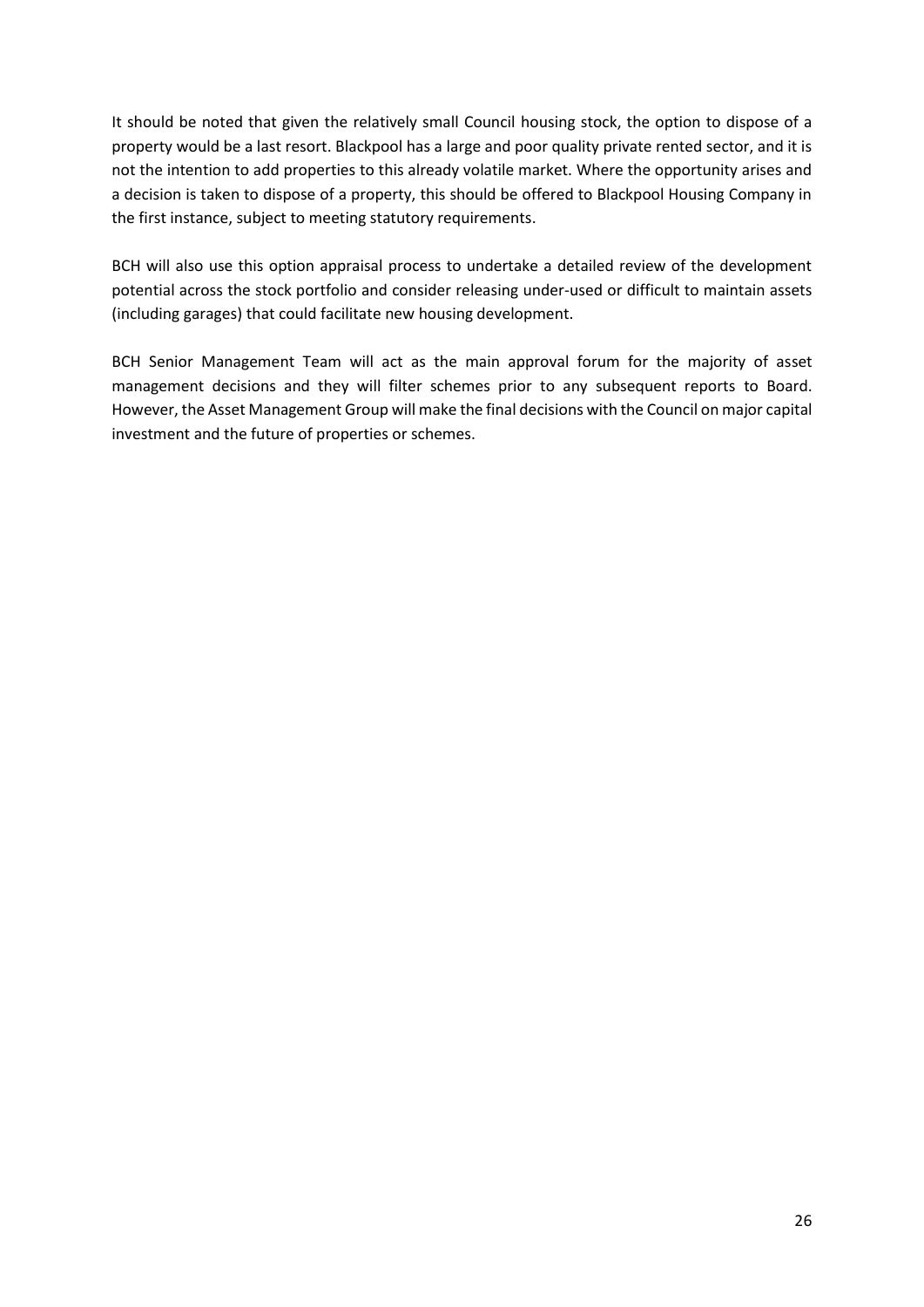### **Chapter 7 - Building more Council housing**

## 1. Introduction

Blackpool Council has been pro-active and ambitious in developing new Council housing over the last 8-10 years. The focus of this work has been on the re-development of problematic stock like the former high rise flats at Queens Park, and most recently Troutbeck Crescent. There is now little problematic stock left that is likely to require re-development or radical re-modelling.

The Government announced in November 2018 that the borrowing cap on HRA business plans would be lifted. We now have a major opportunity and we are well placed to take advantage given our proven expertise and experience over the last few years.

From the perspective of meeting local housing needs, there are clear reasons to bring forward as much new Council housing as possible, addressing the gaps in the existing social housing stock and wider local housing market. Investment in acquiring and improving existing housing stock from the private rented sector could also have a role to play in delivering positive change in inner Blackpool alongside the work of Blackpool Housing Company, enabling better management / maintenance, lower rents, and security of tenure.

## 2. How many new Council homes will we deliver?

With the overall level of HRA borrowing no longer restricted, the key constraints are:

- a) Continuing financial viability of the HRA business plan This is paramount. Any borrowing through the HRA still needs to be repaid and future rents at the level of the whole business plan need to cover loan repayments, management costs, and on-going capital investment in the existing stock. All developments need to be effectively appraised and shown to be viable on their own terms.
- b) Land Across Blackpool, there is very little developable land. The lack of land is a fundamental constraint on significant Council new housing development.
- c) Availability of grant funding Currently, there are few limits on the availability of grant funding through Homes England's Affordable Homes Programme, as long as schemes meet value for money criteria. However, there may be more restrictions in the future if the Government requires Homes England to direct most of the funding to areas with high house prices, or again focuses on housing for sale. Homes England may be less willing to offer grants for the acquisition and refurbishment of existing homes than for new build.
- d) Staff capacity We are already well practised in bringing forward new Council housing development, and have successfully brought forward some complex re-developments. So we have great expertise that we can build on within Blackpool Housing Company, the Council, and BCH, but are at risk of relying on a few key individuals and will need to expand our capacity to deliver the increased programme. It is difficult to recruit staff with the right skills, but this shouldn't be a major constraint as long as we're prepared to invest in what we need.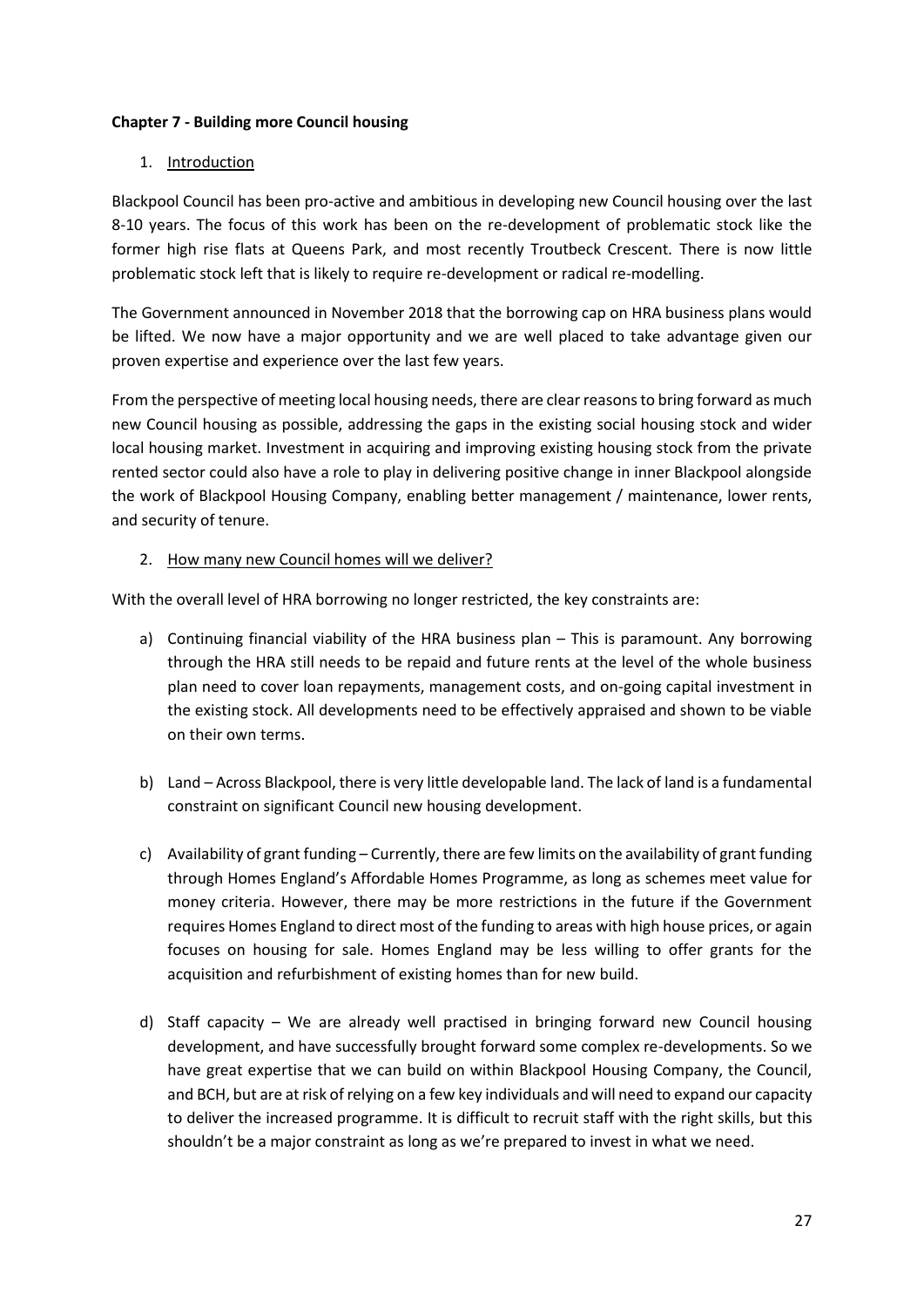- e) Threat of new homes being bought with a discount under the Right to Buy As Council tenants have a Right to Buy their homes at substantial discounts from market value there is an obvious risk of new homes being bought by tenants at values that are less than the costs of acquiring or building the homes, meaning a loss to the Council. There are limits to this that mean that for the first 15 years tenants cannot pay less for their homes than the Council's build cost, but this still means that in the medium term homes could be sold off at a discount before the Council has received rent sufficient to cover the initial costs. 75% of the receipts from sales currently goes back to the Treasury; even if receipts are kept, they can't be used to cover historic debt but have to be used to help build further new affordable homes. Current levels of RTB sales in Blackpool are low but new homes may be more attractive to buy, especially if they are let to economically active working tenants.
- f) Lack of capacity in the local construction industry / rapidly rising construction costs This may become an issue in the future affecting new build development, depending on the scale of new development and what is going on in the wider housing market and construction industry. This may be mitigated in future through the potential to use more off-site manufacturing (aka Modern Methods of Construction) and can be kept under review. There is also an opportunity presented by an ambitious future programme of being able to plan to train local people in construction skills and /or establish an in-house construction capability.

Given the constraints, especially land, it is planned that the Council will build 300 new homes in Blackpool over the next 5 years, including the current development of 75 new homes at Troutbeck Crescent. This relies on the identification of further sites in Council ownership and around existing Council housing estates.

There is potentially no limit to an acquisition and refurbishment programme providing that the costs of acquisition and refurbishment can be met from grant funding and borrowing repaid from rents. Future maintenance costs are likely to be higher than for new build and need to be factored in to development appraisals. We plan to acquire and refurbish 250 existing homes and bring them into the Council housing stock over the next 5 years in addition to the 300 new homes.

The development and acquisition of 550 homes over the next 5 years by the Council working with Blackpool Coastal Housing will be in addition to acquisitions and refurbishments by Blackpool Housing Company, so that at least 1,000 high quality homes will be brought into the ownership of the Council and its companies over the next 5 years.

Strategically, the acquisition of existing homes needs to be planned to meet wider objectives to improve rented housing in the town, and meet the needs outlined in Chapter 2.

### 3. What types of homes and locations will we focus on?

The balance of new homes will reflect the greatest current and projected future needs that cannot be met in existing stock or the private rented sector, but we will also promote balanced communities that are resilient and adaptable to changing demand over time. We know that the greatest increase in the local population is coming in the older age groups.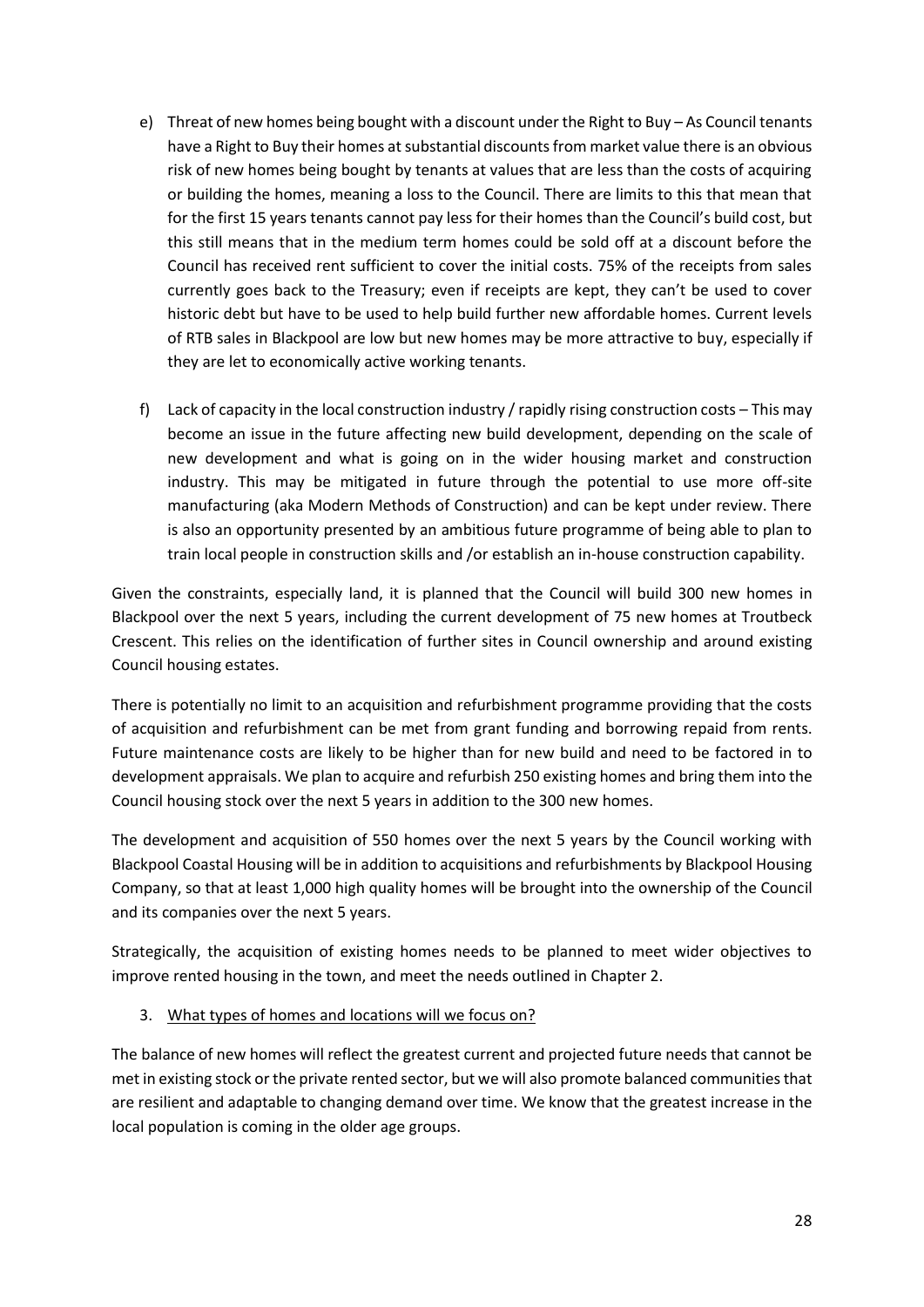Considering the particular role of social housing in providing adapted homes for people with long term illness or disabilities or who are becoming frail with age that may not be provided in the wider market, there is a great opportunity to build new homes for supported living as part of new developments. Further work is required to understand the needs of particular groups, such as people with learning disabilities living in the community. Work is also underway to review the need for further extra care housing for frail older people.

There is potential for Councils to develop housing for sale and shared ownership alongside homes for rent to help establish more mixed communities. This would require a further skillset in market analysis, creating attractive and competitive products, and selling. There are additional risks associated with building homes for sale but these could be mitigated if there is a fall back plan to rent. We will start by focusing solely on homes for rent but will keep under review the potential for the Council to build homes for sale and shared ownership as part of mixed tenure developments.

The Council has taken an innovative and ambitious approach to set up a housing company to directly intervene in improving the private sector called Blackpool Housing Company, trading as My Blackpool Home. The acquisition and refurbishment of homes as Council housing will complement the work of Blackpool Housing Company (BHC). BHC's core mission is developing homes from existing buildings in inner Blackpool to offer better quality to a wider market; HRA investment will focus on acquiring property types that are in high demand formerly sold under the Right to Buy, and acquiring houses in neighbourhoods where better conditions and management will contribute to wider regeneration plans. There may also be opportunities to acquire properties which are long term empty or where owners are elderly and need assistance to move to somewhere more suitable.

The particular homes that the Council will look to acquire are:

- 1. One bedroom flats where the Council is the freeholder. Most of these flats are now privately rented and can have a negative impact on wider Council estates. There is a strong demand from single people, and acquiring these flats will also reduce the need to manage leaseholders' contributions to services and building repairs.
- 2. 2, 3, and 4 bedroom houses within Council estates. Family accommodation of all these sizes is in demand and short supply within the housing stock. Having more control of the properties also ensures consistently high standards of maintenance and allows more effective neighbourhood management.
- 3. 2, 3 and 4 bedroom houses in targeted neighbourhoods outside Council estates, complementing the work of BHC. Control of letting and management of more homes will help to stabilise difficult neighbourhoods, although attracting better tenants will require investment in wider regeneration activity.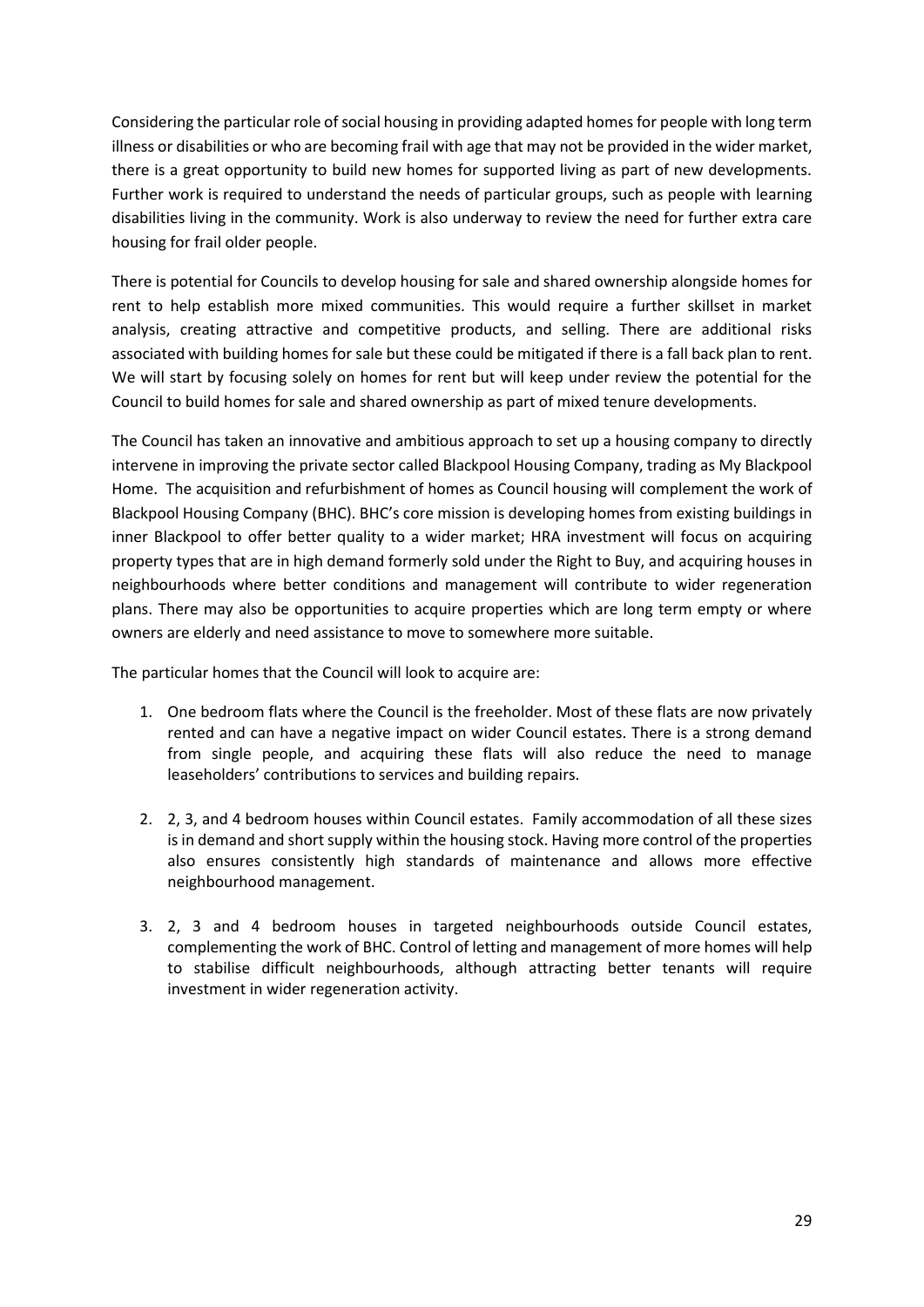### **Chapter 8. Delivering the Investment Plan**

This plan will be delivered through close working between Council staff, Blackpool Coastal Housing, and the development team at Blackpool Housing Company.

Progress will be monitored by Council staff using the measures and action plan below, through regular HRA review and Asset Management meetings with the team at BCH. The delivery of the programme of new developments will have their own project management arrangements, with a Project Board of senior officers.

Council Members will be kept informed of progress through annual reports seeking approval to each year's capital programme, and through reporting on major projects as part of the Council's general performance management regime. Individual development schemes will come for approval to the Council's Executive before each scheme proceeds. Members of BCH's Board will also receive regular updates on progress in delivering services to existing Council homes managed by BCH and on new developments.

#### Performance Measures

This CHIP is supported by a set of key performance measures:

| <b>Measure</b>                         | <b>Baseline 2019/20</b> | <b>Ongoing Target</b>            |
|----------------------------------------|-------------------------|----------------------------------|
| HRA balances at 31 <sup>st</sup> March | £5.7 million            | Within a range between £1        |
|                                        |                         | million and £10 million          |
| Total level of debt                    | £11 million             | Not to exceed 50% of the stock   |
|                                        |                         | valuation (currently £60 million |
|                                        |                         | on a £120 million valuation)     |
| Interest Cover ratio                   | 5                       | No less than 2.5                 |
| (Turnover less operating costs         |                         |                                  |
| divided by interest costs)             | (National average of    |                                  |
|                                        | 1.93 in 2018/19)        |                                  |
|                                        |                         |                                  |
| <b>BCH Management Fee</b>              | £2,090 / unit           | No more than £2,090 / unit       |
|                                        |                         |                                  |
|                                        | (Total of £9.8 million) |                                  |
|                                        |                         |                                  |
| Viable new developments                | n/a                     | Development programme is to      |
|                                        |                         | have a positive Net Present      |
|                                        |                         | Value over 30 years              |
| Income collection (rents and           | <b>Current Tenant</b>   | Current Tenant Arrears - no      |
| recharges)                             | Arrears $-1.8%$         | more than 2%                     |
|                                        | Rent collection - 99.5% | Rent collection - 99.5%          |
| <b>Total stock</b>                     | 4,689                   | 5,239 by 2025                    |
|                                        |                         |                                  |
|                                        |                         |                                  |

#### A. Financial measures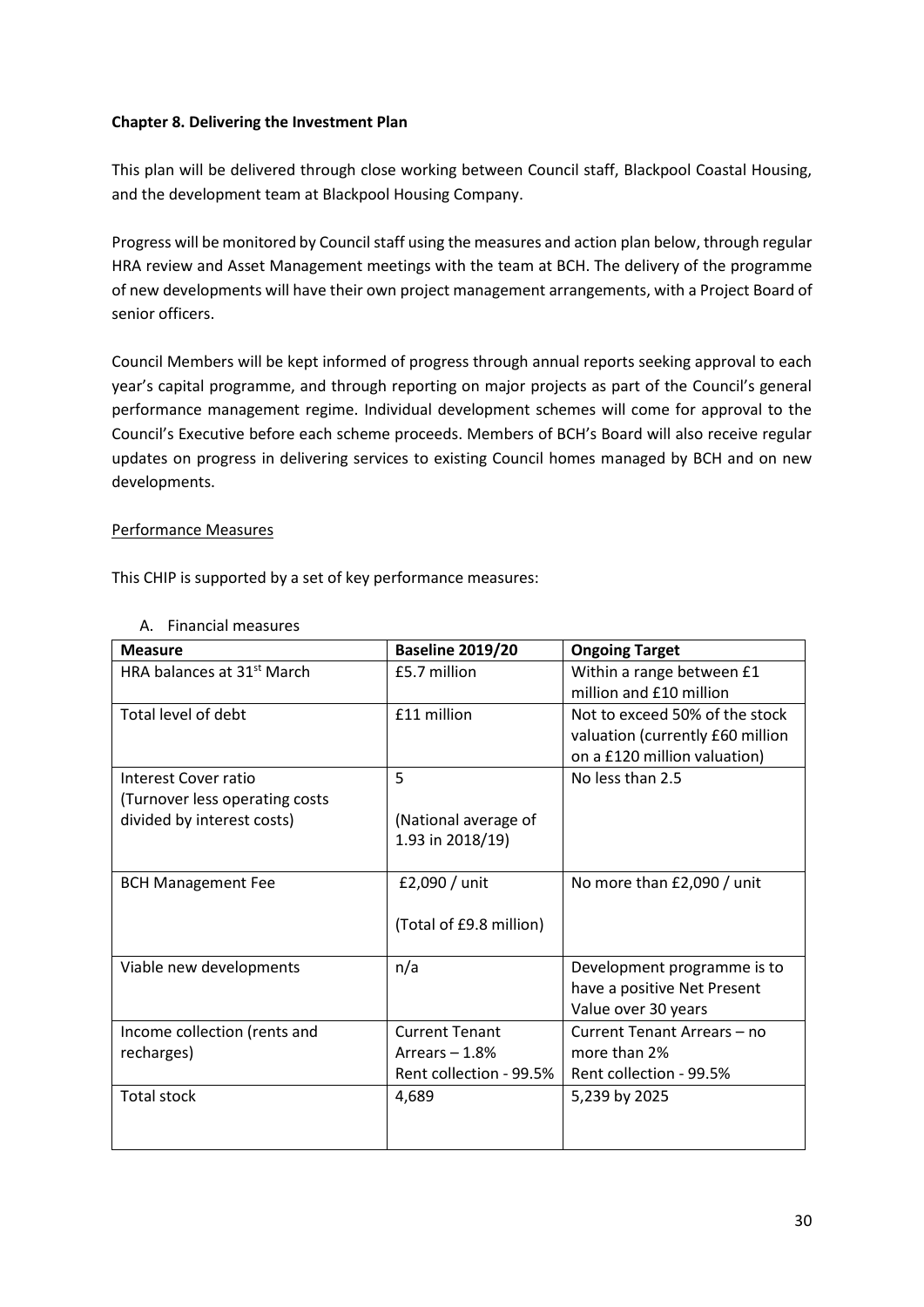### B. Asset management measures

| <b>Measure</b>                       | <b>Baseline 2019/20</b>    | <b>Target for 2024/25</b>        |
|--------------------------------------|----------------------------|----------------------------------|
| How many properties fail the Decent  | 3                          | 0                                |
| <b>Homes Standard</b>                |                            |                                  |
|                                      |                            |                                  |
| Average energy efficiency rating for | SAP 70.5                   | <b>SAP 75</b>                    |
| Council properties                   |                            |                                  |
|                                      |                            |                                  |
| Balance of expenditure between       | 73% / 27%                  | 70% / 30%                        |
| planned maintenance and              |                            |                                  |
| responsive / void repairs            |                            |                                  |
| Average cost of a responsive repair  | Top quartile of all social | To remain in the top quartile of |
|                                      | housing<br>providers for   | all social housing providers for |
|                                      | of<br>lowest<br>cost<br>a  | lowest costs of a responsive     |
|                                      | responsive repair          | repair                           |
| Average cost of bringing a void back | £3000                      | £2500                            |
| to lettable standard                 |                            |                                  |

### Action Plan

Timescales and responsibilities are assigned below. Progress will be monitored at HRA Review and Asset Management meetings attended by representatives from Blackpool Council and BCH.

### *Maintaining and investing in the existing housing stock*

| <b>Action</b>                                                                                                  | <b>Milestones</b>                                                                                                 | <b>Completion</b><br>Date | <b>Responsibility</b>                                     |
|----------------------------------------------------------------------------------------------------------------|-------------------------------------------------------------------------------------------------------------------|---------------------------|-----------------------------------------------------------|
| Introduce the new Orchard<br>asset<br>management database                                                      | New database introduced                                                                                           | 4/2020                    | <b>BCH</b> (Asset<br>Management)                          |
|                                                                                                                | Review of processes for<br>joining up planned<br>maintenance<br>programmes with<br>responsive and void<br>repairs | 3/2021                    |                                                           |
| Complete a minimum of 20% stock<br>condition surveys each year                                                 | Surveys delivered                                                                                                 | 3/2021                    | <b>BCH</b> (Asset<br>Management)                          |
| Implement new BCH Voids Policy                                                                                 | Policy signed off<br>Procedures fully<br>embedded                                                                 | 3/2020<br>9/2020          | <b>BCH</b><br>(Operations)                                |
| Develop a Carbon Management Plan<br>to help deliver the Council's objective<br>of being carbon neutral by 2030 | Plan agreed                                                                                                       | 6/2020                    | <b>BCH</b> (Asset<br>Management)/<br>Council<br>(Housing) |
| Take advantage of grant funding<br>opportunities for improving energy<br>efficiency                            | <b>ERDF Stage 2 bid</b><br>submitted                                                                              | 2/2020                    | Council<br>(Housing)                                      |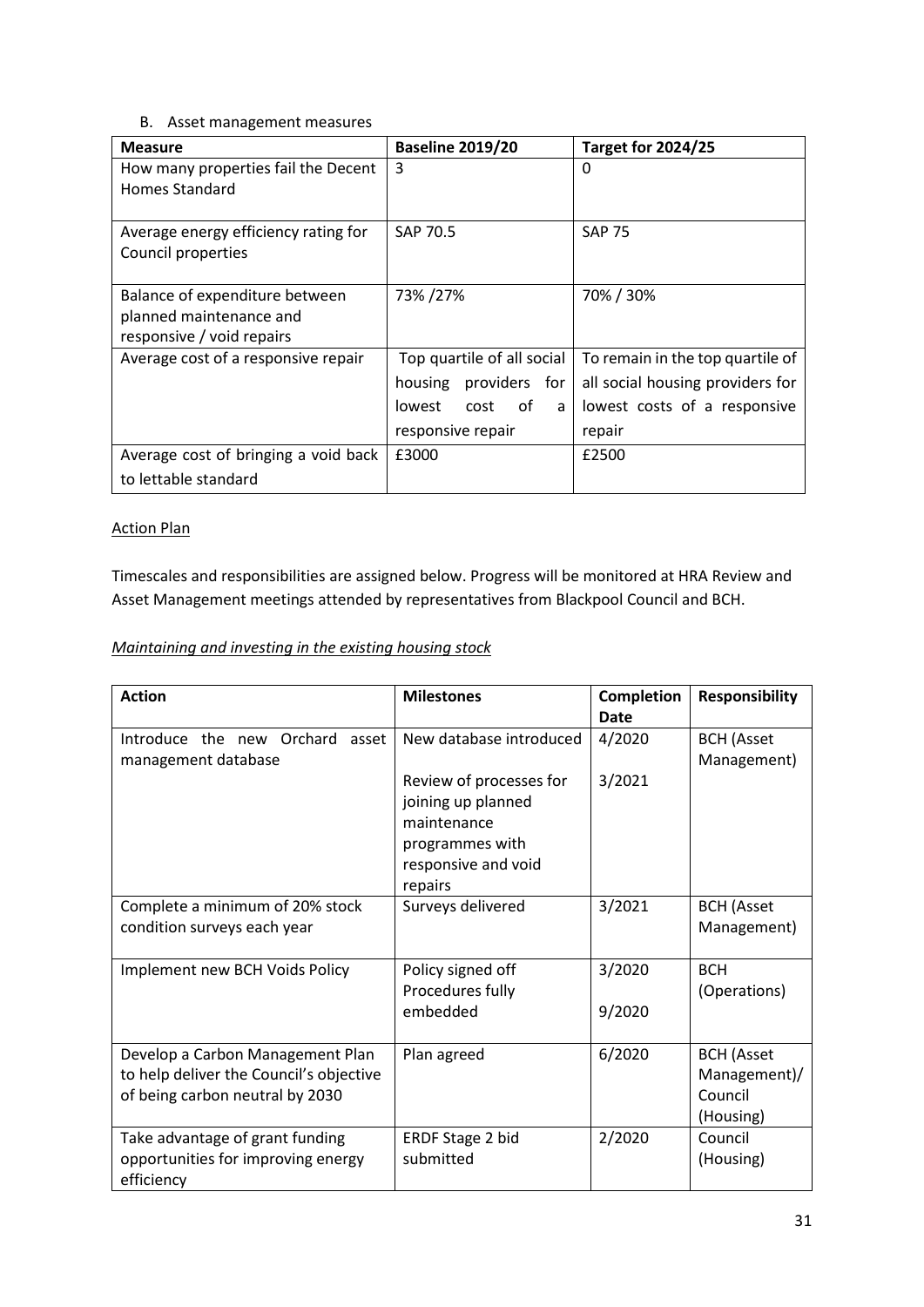# *Building More New Council Homes*

| <b>Action</b>                                                                                   | <b>Milestones</b>                                                                    | <b>Completion</b><br><b>Date</b>                    | <b>Responsibility</b>                  |
|-------------------------------------------------------------------------------------------------|--------------------------------------------------------------------------------------|-----------------------------------------------------|----------------------------------------|
| Review land in Council ownership and<br>agree a new build delivery plan for the<br>next 5 years | All land identified for 300<br>homes and delivery plan<br>agreed                     | 3/2020                                              | Council<br>(Housing)                   |
| Refine the development appraisal<br>model                                                       | Model reviewed                                                                       | 3/2020                                              | Blackpool<br>Housing<br>Company        |
| Complete development at Troutbeck<br>Crescent (75 homes)                                        | First handovers<br>Completion                                                        | 2/2021<br>2/2022                                    | Blackpool<br>Housing<br>Company        |
| Take forward development on land<br>now cleared at Grange Park (up to 100<br>new Council homes) | Procure a development<br>partner<br>Planning approval<br>Start on site<br>Completion | $1/2020 -$<br>6/2020<br>10/2020<br>1/2021<br>3/2023 | Blackpool<br>Housing<br>Company        |
| Take forward development on HRA-<br>owned infill sites (up to 50 new<br>Council homes)          | Planning approvals<br>Starts on site<br>Completions                                  | 9/2020<br>3/2021<br>3/2023                          | Blackpool<br><b>Housing</b><br>Company |

## *Acquiring existing properties*

| <b>Action</b>                                                                                                                                                                                                                                    | <b>Milestones</b>                                                                                                                                                                                                    | <b>Completion</b><br>Date  | <b>Responsibility</b>                                    |
|--------------------------------------------------------------------------------------------------------------------------------------------------------------------------------------------------------------------------------------------------|----------------------------------------------------------------------------------------------------------------------------------------------------------------------------------------------------------------------|----------------------------|----------------------------------------------------------|
| Establish new delivery procedures<br>and capacity between the Council,<br><b>BCH, and Blackpool Housing</b><br>Company to enable efficient<br>identification and appraisal of<br>potential properties, and the<br>delivery of refurbishment work | Procedures agreed - Property<br>identification and negotiation,<br>Legal and valuation, Building<br>surveying, Design / QS,<br>Financial appraisal, Capital<br>funding, Tendering and<br>management of building work | 3/2020                     | Council<br>(Housing)                                     |
|                                                                                                                                                                                                                                                  | Additional capacity in place                                                                                                                                                                                         | 6/2020                     |                                                          |
| Start a programme of acquisitions<br>of existing stock                                                                                                                                                                                           | Authority to proceed<br>First new property let<br>First 50 new properties let                                                                                                                                        | 1/2020<br>6/2020<br>6/2021 | Council<br>(House) /<br><b>BCH</b> (Asset<br>Management) |
| Review procedures and the<br>development appraisal model to<br>reflect experience                                                                                                                                                                | Review                                                                                                                                                                                                               | 1/2021                     | Council<br>(House) /<br><b>BCH</b> (Asset<br>Management) |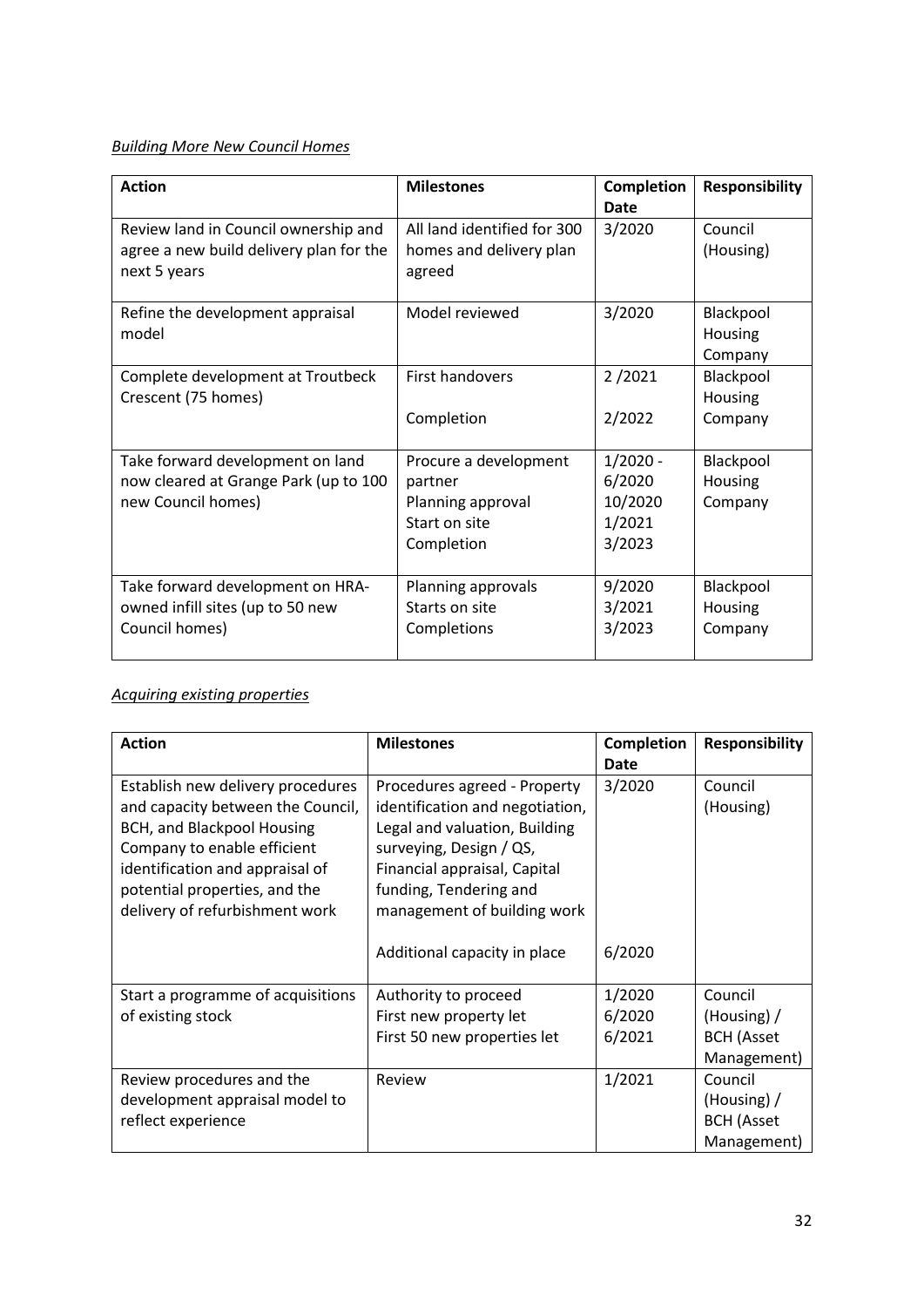#### *Appendix 1 – Profile of Council Homes*

There are currently 4,689 Council homes managed by BCH. These are predominantly self-contained units and include 788 sheltered homes for older people.

| <b>Type</b>     | <b>Bispham</b> | <b>Grange</b><br>Park | <b>Central</b> | <b>Mereside</b> | <b>South</b><br><b>Shore</b> | <b>Total</b> |
|-----------------|----------------|-----------------------|----------------|-----------------|------------------------------|--------------|
| Bedsit - GF     | 0              | 3                     | 2              | 0               | 14                           | 19           |
| Bedsit - FF     | 0              | 6                     | 2              | 0               | 29                           | 37           |
| <b>Bungalow</b> | 0              | 22                    | 1              | 22              | 37                           | 82           |
| Flat - GF       | 505            | 292                   | 205            | 252             | 189                          | 1443         |
| Flat - FF       | 388            | 350                   | 227            | 248             | 155                          | 1368         |
| High Rise       | 0              | $\Omega$              | 0              | 0               | 0                            | 0            |
| <b>HOUSE</b>    | 208            | 543                   | 269            | 314             | 406                          | 1740         |
| Maisonette      | 0              | 0                     | 0              | 0               | 0                            | 0            |
| <b>Total</b>    | 1101           | 1216                  | 706            | 836             | 830                          | 4689         |

The tables below provide an overview of our stock and its geographical location within the borough

#### Analysis of stock by Archetype

| <b>Archetype</b>                               | <b>Total No.</b> |
|------------------------------------------------|------------------|
| 01: Small pre-1945 houses                      | 76               |
| 02: Pre-1945 semi-detached houses              | 195              |
| 03: All other pre-1945 houses                  | 216              |
| 04: 1945-64 small terrace houses               | 157              |
| 05: 1945-64 large terrace/semi/detached houses | 736              |
| 06: 1965-74 houses                             | 93               |
| 07: Post-1974 houses                           | 213              |
| 08: Non-traditional houses                     | 49               |
| 09: Pre-1945 low rise flats                    | 71               |
| 10: Post-1945 low rise flats                   | 2212             |
| 11: Medium rise flats                          | 589              |
| 12: High rise flats                            | O                |
| 13: Bungalows                                  | 82               |
| <b>Total</b>                                   | 4689             |

Analysis of Stock by Property Type

| <b>Type</b>     | <b>Total (No's) Total %</b> |      |
|-----------------|-----------------------------|------|
| <b>Bedsit</b>   | 56                          | 1%   |
| <b>Bungalow</b> | 82                          | 2%   |
| Flat            | 2811                        | 60%  |
| High Rise       | 0                           | 0%   |
| House           | 1740                        | 37%  |
| Maisonette      | 0                           | 0%   |
| <b>Total</b>    | 4689                        | 100% |